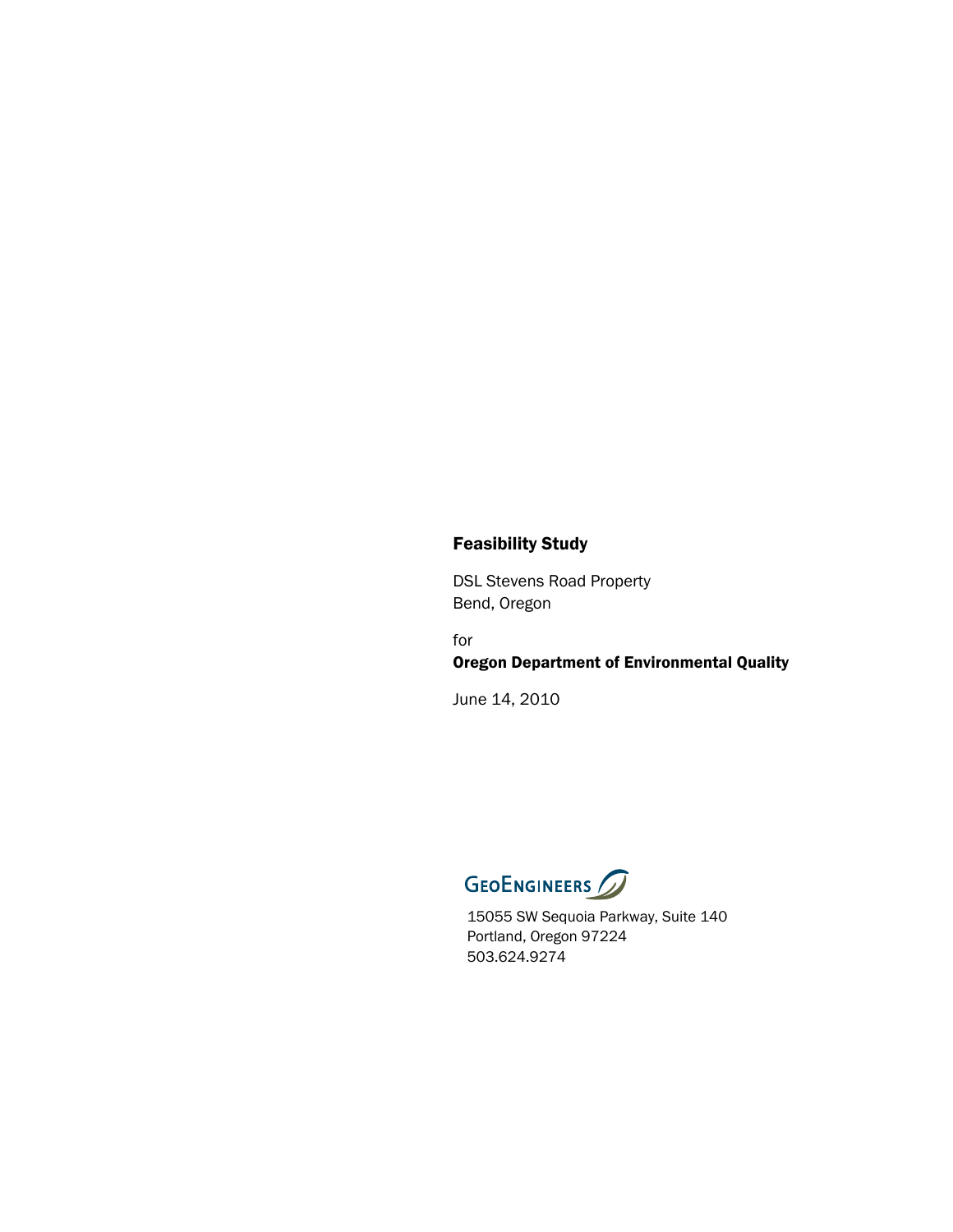# **Feasibility Study DSL Stevens Road Property Bend, Oregon**

File No. 2787-052-00

**June 14, 2010** 

Prepared for:

Oregon Department of Environmental Quality **Eastern Regional Office** 475 NE Bellevue, Suite 110 Bend, Oregon 97701

Attention: David Anderson

Prepared by:

GeoEngineers, Inc. 15055 SW Sequoia Parkway, Suite 140 Portland, Oregon 97224 503.624.9274

Marsi Beeson **Task Order Manager** 

John H. Biggane, RG Program Manager



MMB:JHB:irm SP: \278705200FS\DSL Stevens Road Property.docx

Disclaimer: Any electronic form, facsimile or hard copy of the original document (email, text, table, and/or figure), if provided, and any attachments are only a copy of the original document. The original document is stored by GeoEngineers, Inc. and will serve as the official document of record.

Copyright© 2010 by GeoEngineers, Inc. All rights reserved.

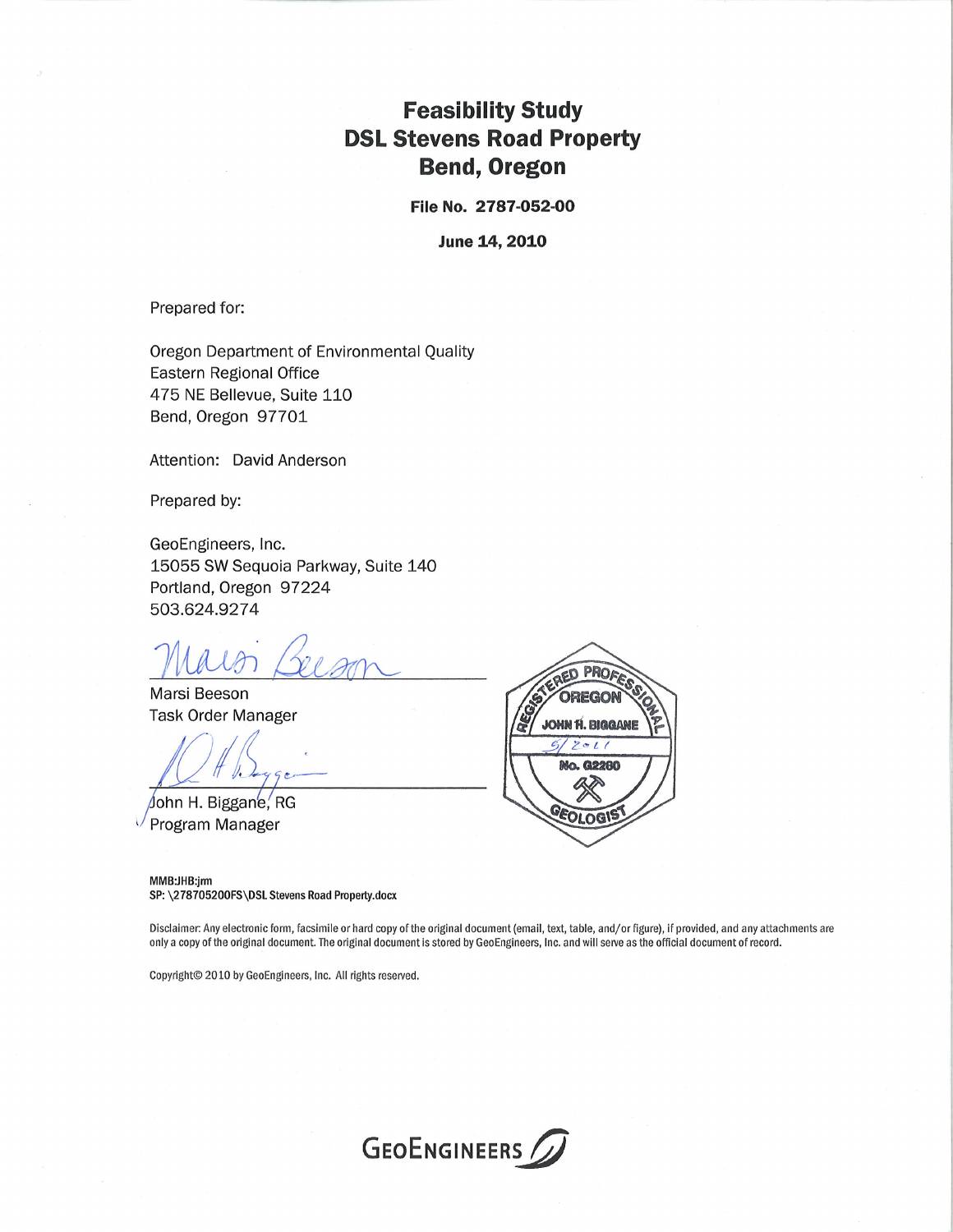# **Table of Contents**

| 7.2 Alternative 2 - Limited Excavation with Offsite Disposal, Capping and Institutional Controls 8 |  |
|----------------------------------------------------------------------------------------------------|--|
|                                                                                                    |  |
|                                                                                                    |  |
|                                                                                                    |  |
|                                                                                                    |  |
|                                                                                                    |  |
|                                                                                                    |  |
|                                                                                                    |  |

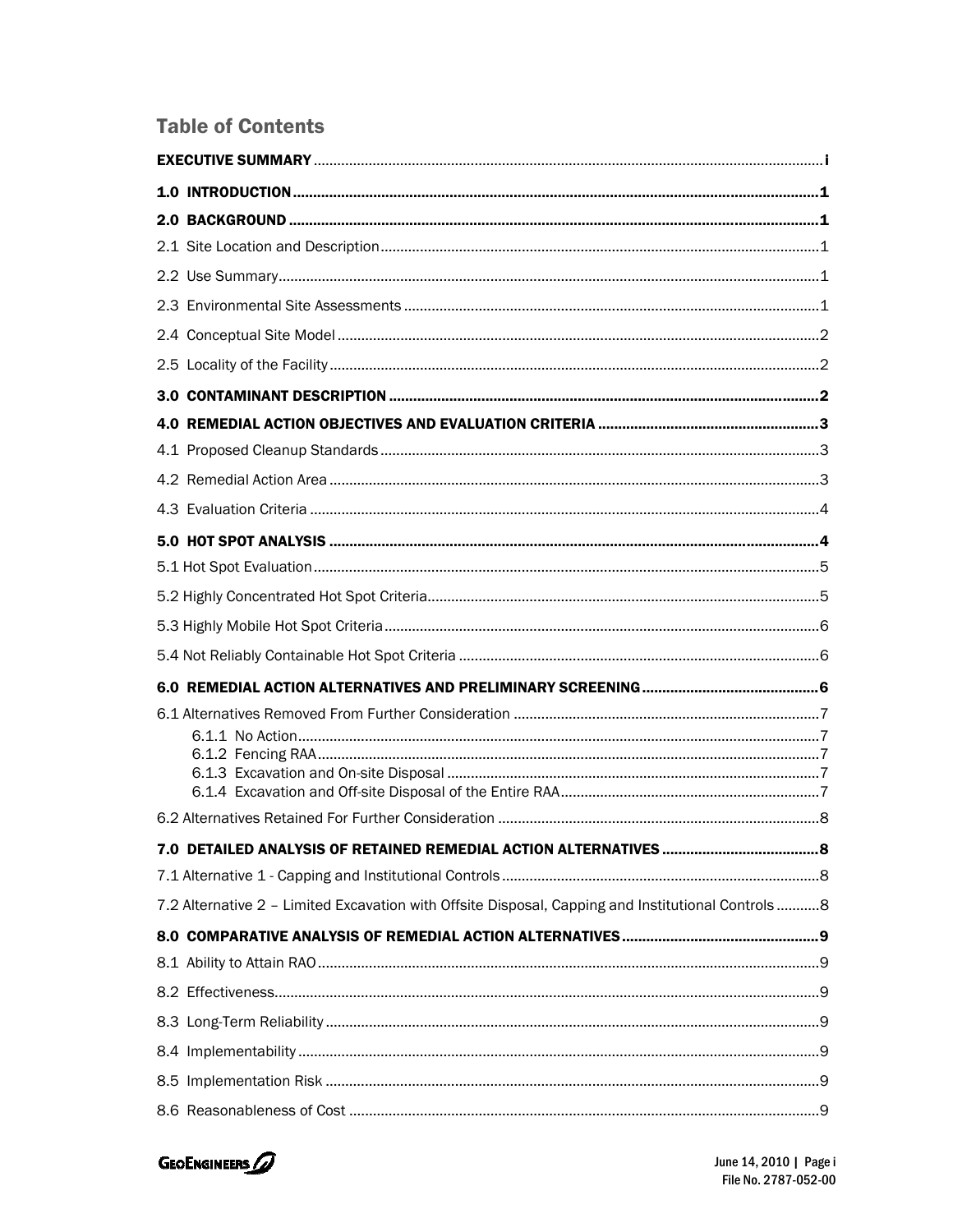# LIST OF TABLES

- Table 1. Comparative Analyses of Remedial Alternatives, Capping of Remedial Action Area Inside Open Space and Excavation of Areas Outside of Open Spaces
- Table 2. Engineering Estimate Alternative #1
- Table 3. Engineering Estimate Alternative #2
- Table 4. Engineering Scoring Sheet

### LIST OF FIGURES

Figure 1. Vicinity Map Figures 2. and 3. Approximate Extent of the Former Arnold Landfill

### APPENDICES

Appendix A. Report Limitations and Guidelines For Use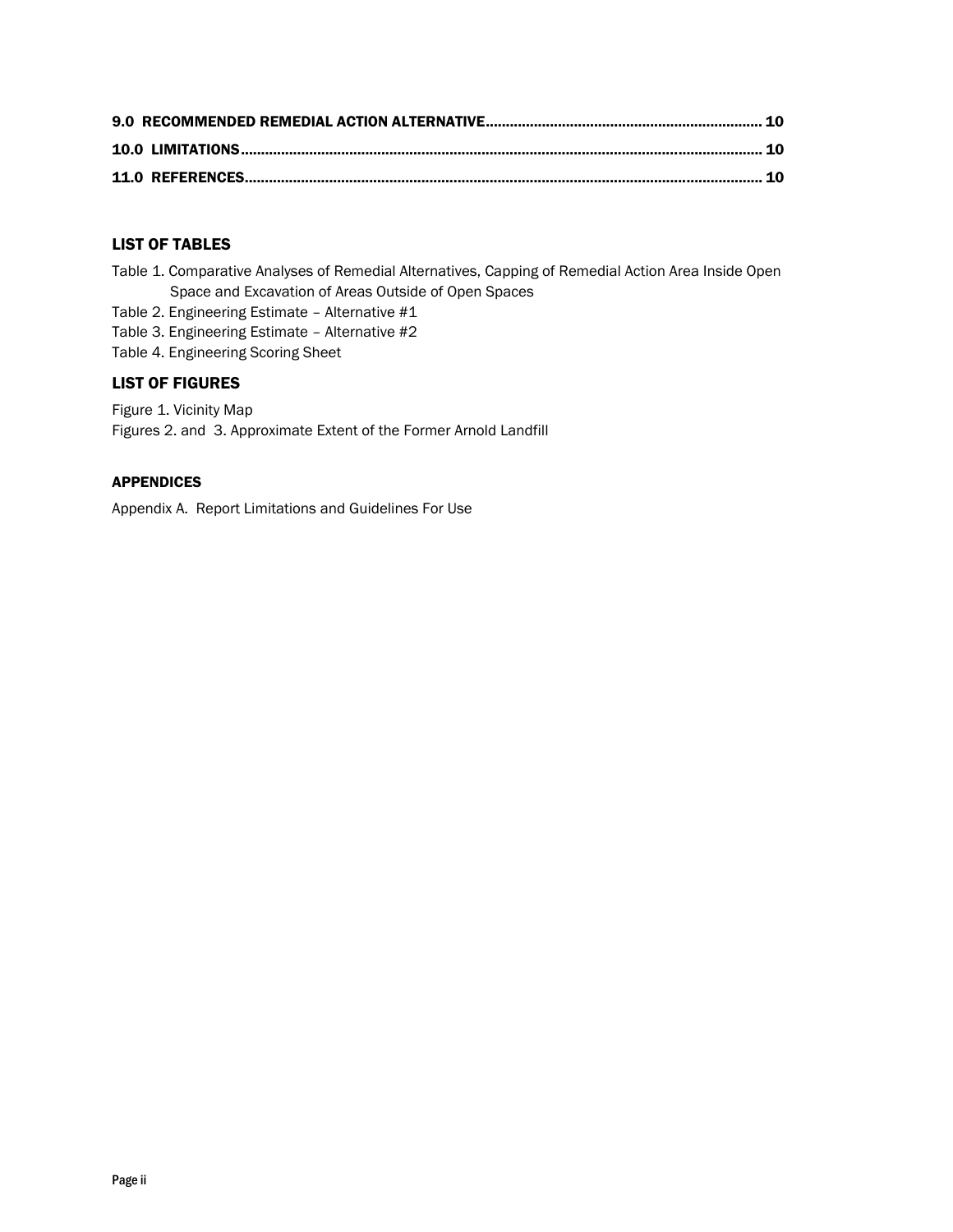### ACRONYMS AND ABBREVIATIONS

- ACM ‐ asbestos containing material
- bgs ‐ below ground surface
- CMMP ‐ contaminated media management plan
- COCs ‐ contaminants of concern
- DEQ ‐ Oregon Department of Environmental Quality
- DSL ‐ Oregon Department of State Lands
- ECSI ‐ Environmental Cleanup Site Identification
- EPA U.S. Environmental Protection Agency
- FS ‐ Feasibility Study
- ISA ‐ Initial Site Assessment
- LOF ‐ locality of facility
- OAR ‐ Oregon Administrative Rule
- PAHs ‐ polynuclear aromatic hydrocarbons
- PCBs polychlorinated biphenyls
- RAA ‐ remedial action area
- RAOs remedial action objectives
- RBCs ‐ risk‐based concentrations
- VOCs ‐ volatile organic compounds

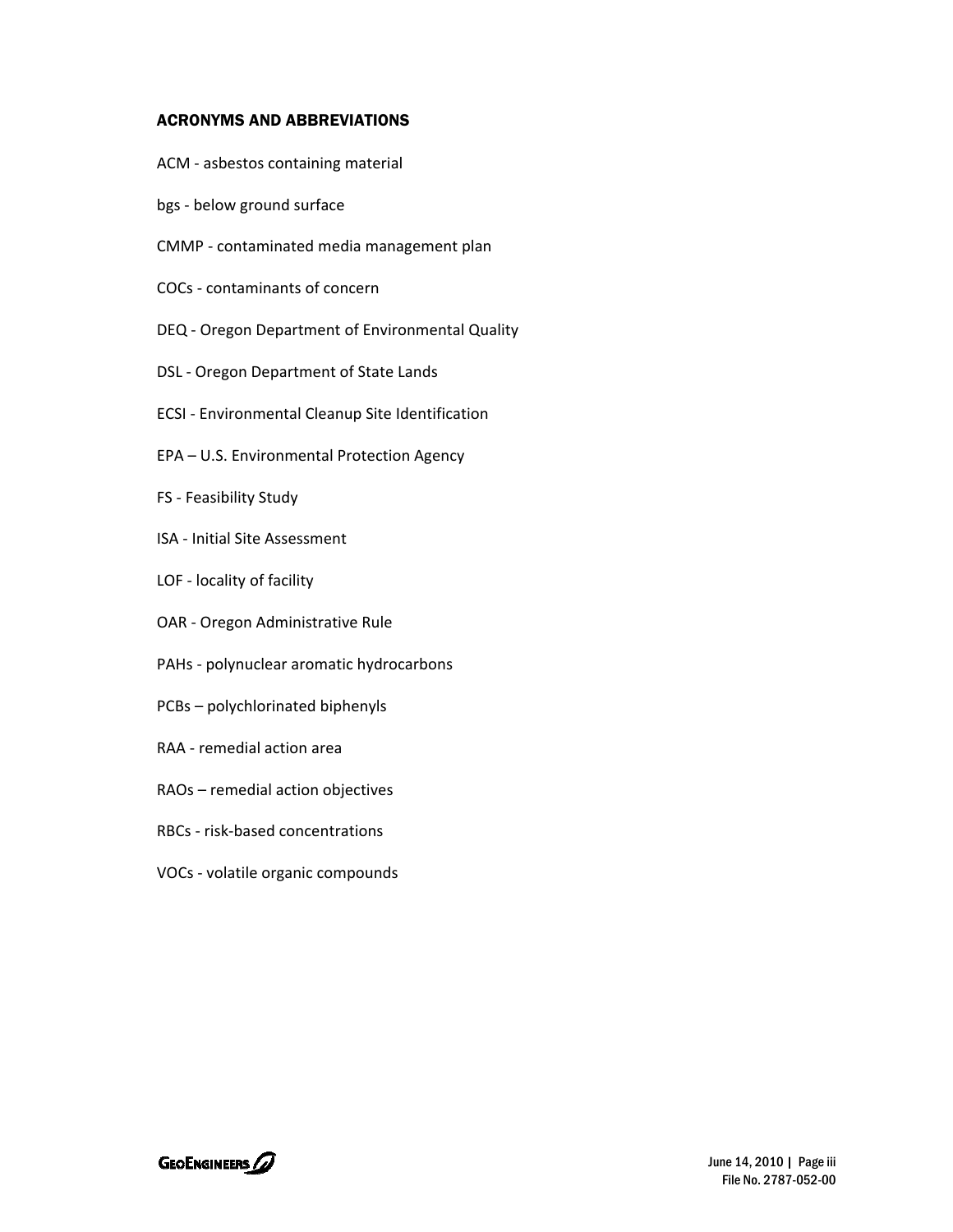# EXECUTIVE SUMMARY

This Feasibility Study was conducted on behalf of Oregon Department of State Lands (DSL) through Oregon Department of Environmental Quality's Task Order Process to assess remedial action alternatives for the Stevens Road Tract in Bend, Oregon (Figure 1). A portion of the Tract consists of the former Arnold Landfill site. DSL obtained the property in 1997 and intends to facilitate development of the parcel as an asset to the Oregon Common School Fund.

The former landfill consists of approximately 35 acres as shown in Figure 2. Landfill debris is present in approximately 18.7 acres within the former landfill boundary. Data collected during the Initial Site Assessment indicate that the detected contaminants pose a low risk to human health under current and reasonably likely future land use scenarios. Asbestos containing materials appear to present the most risk. Therefore, the primary remedial action objective for the site is removal or in-place management of ACM, which in turn accomplishes effective management of other contaminants.

Remedial alternatives were screened for effectiveness and applicability based on land use and site conditions. Applicable alternatives were further screened based on effectiveness, reliability, implementability, risk, and cost. The following remedial alternatives were considered:

- No action.
- Constructing a fence around the former landfill.
- Capping the landfill and establishing institutional controls that restrict land use.
- Complete excavation of the landfill debris with on-site disposal.
- Limited excavation of the landfill debris with off-site disposal, capping and institutional controls.
- Complete excavation of the landfill debris and off-site disposal.

Based on the comparative evaluation, capping and institutional controls are the most viable option for the former Arnold Landfill site given current and proposed future land uses. This alternative assumes that the Conceptual Master Plan can be revised to modify the location of proposed open spaces with the goal being to eliminate or minimize, to the extent practical, the excavation or disturbance of known debris areas. The estimated cost for this alternative is approximately \$1.6 million. The estimated cost for the other viable alternative considered for this FS (limited excavation and disposal, capping and institutional controls) is approximately \$12.8 million.

Actual future development plans will determine the remedial action that is appropriate for the site. The remedial action costs are likely to fall in the range of these two alternatives.

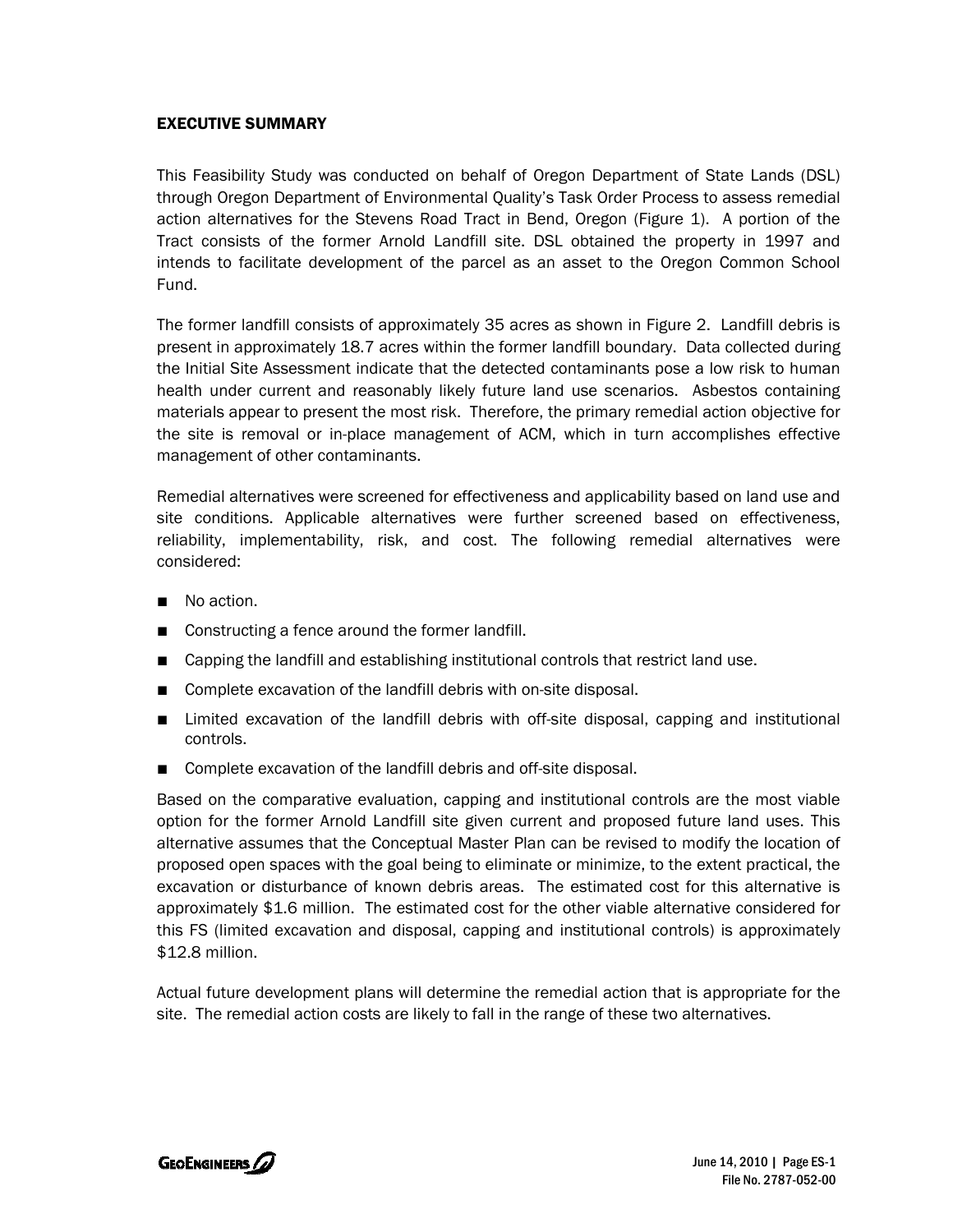# 1.0 INTRODUCTION

This report presents the results of the Feasibility Study (FS) completed by GeoEngineers for the Oregon Department of State Lands (DSL) Stevens Road Property located in Bend, Oregon (site). The FS was conducted on behalf of DSL through DEQ's Task Order Process. This project is being funded by Oregon Department of Environmental Quality's (DEQ's) "*State Response*" Cooperative Agreement with the Environmental Protection Agency (EPA). GeoEngineers conducted the FS in general accordance with our Budget and Assumptions Proposal dated March 11, 2010. This report has been prepared for the DEQ under Task Order 58-08-25.

# 2.0 BACKGROUND

### 2.1 Site Location and Description

The Stevens Road Tract consists of an entire section of land (640 acres), legally described as Section 11 of Township 18 South and Range 12 East of the Willamette Meridian (Figure 1). The Tract is generally bound by Stevens Road to the north, Southeast 27th Street to the west, Ferguson Road to the south, and Ward Road to the east. The property is vegetated by typical high desert species including bunch grasses, sagebrush and scattered juniper and pine trees.

# 2.2 Use Summary

The federal government originally owned and managed the site. The U.S. Bureau of Land Management issued a land use permit to Deschutes County to operate a landfill on site from August 1956 to November 1972. DSL obtained the Tract in 1997 and intends to facilitate the development of the Tract as an asset to the Oregon Common School Fund.

The landfill area is generally referred to as the former Arnold Disposal Site (DEQ Environmental Cleanup Site Identification [ECSI] number 4295) and the former Arnold Sludge Disposal Site (DEQ ECSI number 4296). These two sites occupy approximately 40 acres of the larger 640-acre parcel and are the focus of this FS (Figure 2).

The DSL prepared a Conceptual Master Plan for site development that includes residential, low-income housing, open space parks, school and commercial uses. The Conceptual Master Plan for the area as related to the former Arnold Landfill is shown in Figure 3.

### 2.3 Environmental Site Assessments

GeoEngineers completed a Phase I Environmental Site Assessment of the Stevens Road Tract in 2007. Historical aerial photographs of the site allowed for preliminary mapping of the former landfill areas.

PBS Engineering + Environmental completed an Initial Site Assessment (ISA) for the site in 2009 that included a geophysical survey, subsurface exploration, analytical testing and gas vapor monitoring to characterize the nature and extent of waste. The results of the ISA indicated:

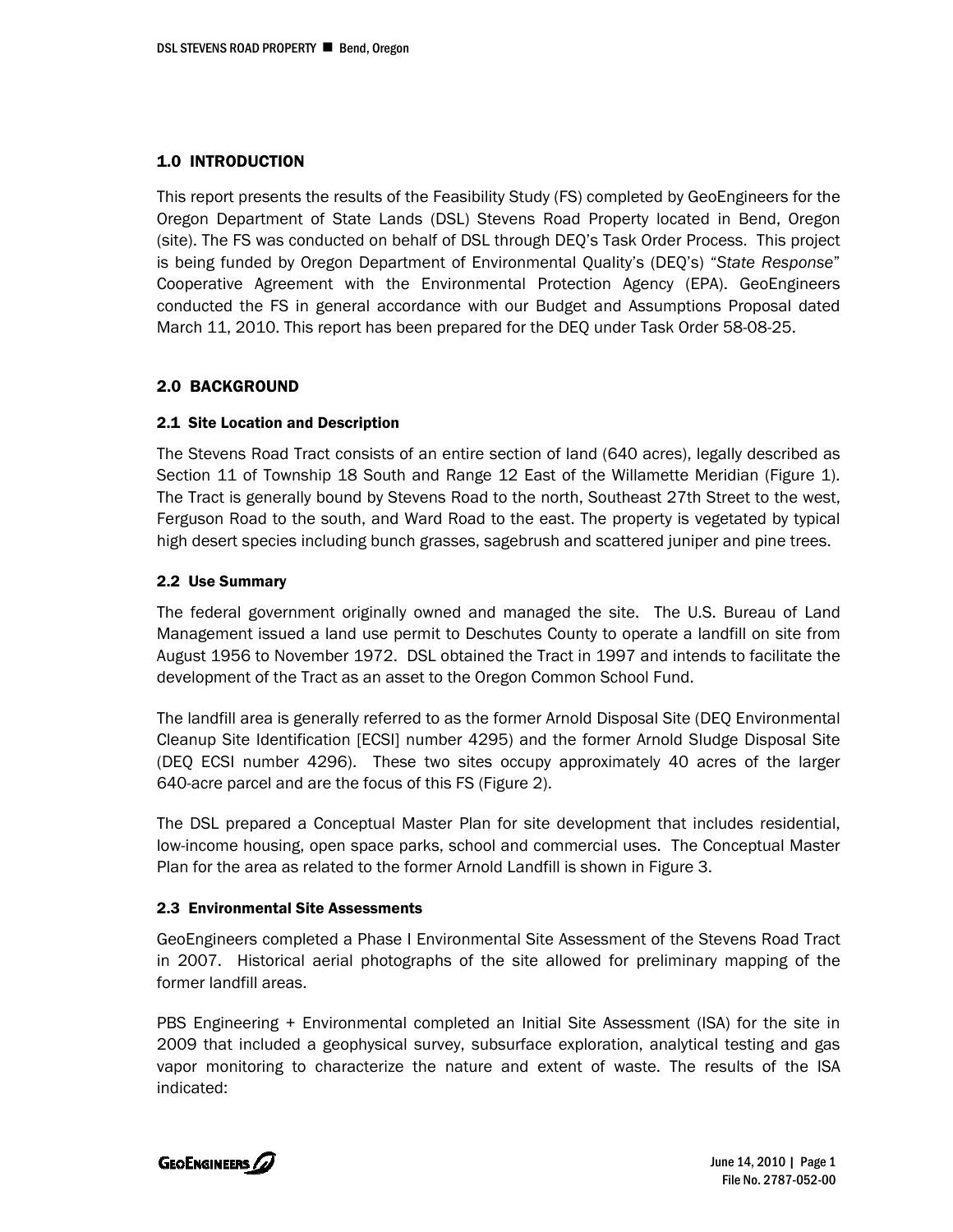- Landfill debris is present at depths ranging from the ground surface to greater than 17 feet below the ground surface (bgs). The majority of landfill debris was generally covered by two feet of soil. The landfill material consists mainly of household and building debris with lesser amounts of automotive-related and ranching-related debris.
- Suspect asbestos containing material (ACM) was observed in approximately 50 percent of the test pits at depths as shallow as 2.5 feet bgs. The ACM includes sheet flooring, cement asbestos board, felt paper insulation, air cell insulation, thermal board liner, and roofing material.
- Petroleum hydrocarbons, polynuclear aromatic hydrocarbons (PAHs), trace metals and polychlorinated biphenyls (PCBs) are present in soil samples collected above and below the landfill debris.
- Volatile organic compounds (VOCs) and organochlorine pesticides were not detected in soil samples collected above and below the landfill debris.
- No significant measurable accumulations of methane were detected in the gas vapor probes or at the entrances of four "caves" located within the landfill debris area.
- Evidence of the suspected sewage disposal area was not identified during the ISA activities.

### 2.4 Conceptual Site Model

The ISA included a conceptual site model that indicated that the most likely current and future human health exposure pathways to contaminants on site are through direct contact by ingestion, inhalation and dermal contact. Residential, occupational and recreational land uses are possible under existing and/or future land use.

### 2.5 Locality of the Facility

The locality of the facility (LOF) is defined by the DEQ as any point where a human or ecological receptor contacts or is reasonably likely to come into contact with site-related hazardous substances. The LOF takes into account factors such as existing site conditions, regional and local hydrogeology and the likelihood of contaminants migrating over time. The LOF was defined in the ISA as the area encompassing the known landfill debris as shown in Figures 2 and 3. It is important to note that the LOF includes areas with no known debris.

# 3.0 CONTAMINANT DESCRIPTION

Contaminants of concern (COCs), as mentioned above, include petroleum hydrocarbons, PAHs, trace metals, PCBs and asbestos. Of these, two PAH compounds, one PCB aroclor and one metal (arsenic) are present at concentrations greater than DEQ risk-based concentrations (RBCs) (DEQ 2009) for applicable exposure pathways at the site as described below:

- The PAH compounds benzo(a)pyrene and dibenzo(a,h)anthracene were detected at concentrations greater than applicable RBCs in one sample from TP-20 at a depth of 9 feet bgs.
- PCB aroclor 1254 was detected in one sample at a concentration greater than applicable RBCs from TP-14 at a depth of 20 feet bgs.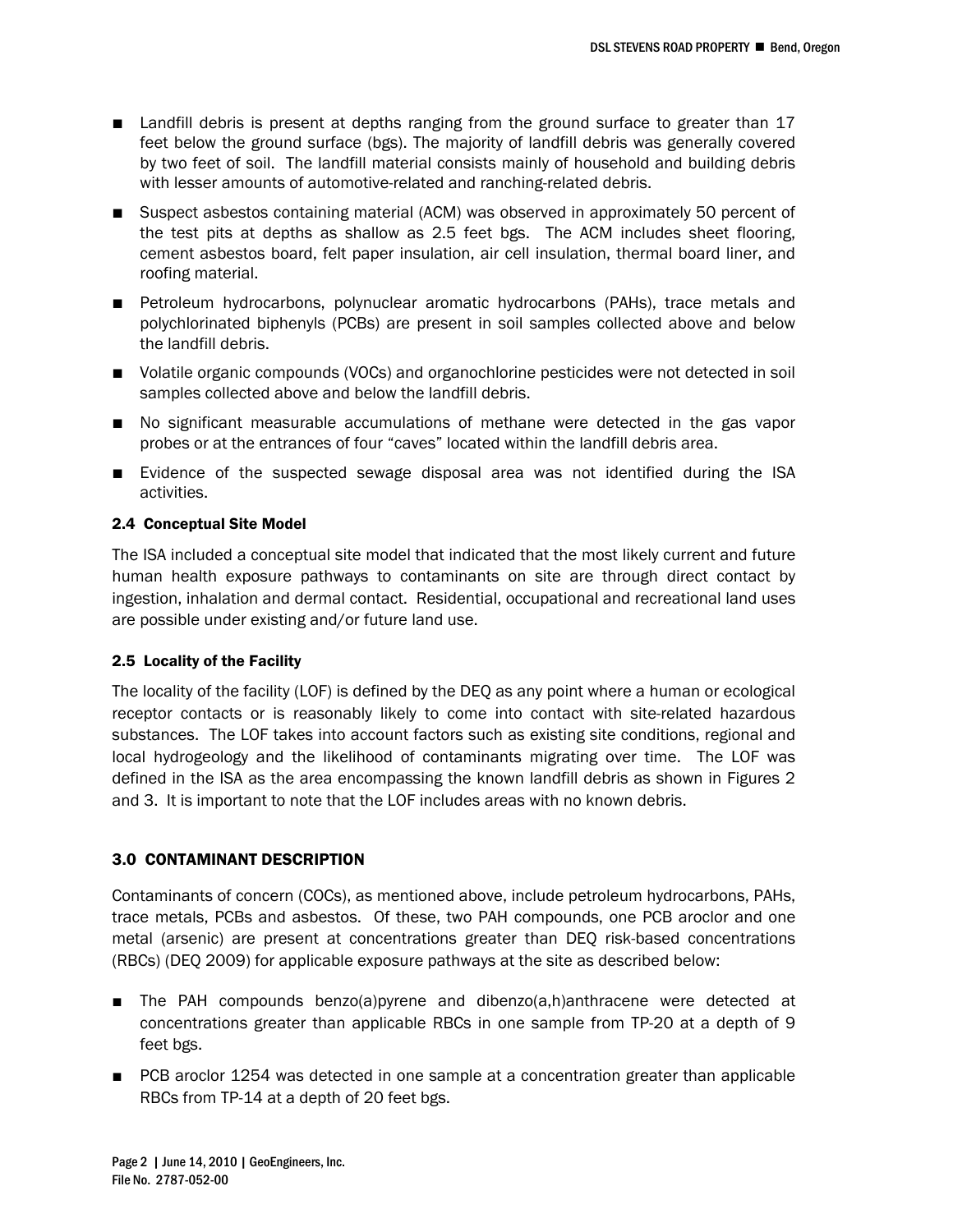- Arsenic was detected in nearly all of the soil samples collected on site at concentrations ranging between 0.55 mg/kg and 3.22 mg/kg. These concentrations are well below the general default background concentration for arsenic of 7 mg/kg for soils in Oregon (DEQ 2002).
- ACMs were found at depths as shallow as 2.5 feet bgs. ACMs pose a human health exposure concern if inhalation of friable asbestos fibers occurs as a result of disturbance of the ACM. The buried ACM present the most problematic management challenge from a land use development perspective because of their shallow and widespread presence at the site.

The detected concentrations of soil contaminants pose a low risk to human health under current and reasonably likely future land use scenarios if managed properly. The contaminants are not considered to be highly mobile and are not acutely toxic if managed properly. Other issues to consider include:

- Miscellaneous solid waste such as metal, glass and other sharp objects are potential physical hazards that should be addressed.
- Buried waste may present nuisance odors.

With the exception of ACM, the detected COCs generally reflect conditions in soil above and below the landfill debris and not COCs that may be present in the landfill debris. Therefore, the primary focus of remedial actions at the site is on proper management of buried ACM.

# 4.0 REMEDIAL ACTION OBJECTIVES AND EVALUATION CRITERIA

The purpose of this FS is to evaluate cleanup alternatives that are feasible and manage risks to levels that are protective of human health and the environment (the remedial action objectives [RAOs]). The FS has been prepared to address the requirements of Oregon Administrative Rule (OAR) 340-122-085 and in accordance with DEQ and EPA guidance. This FS presents a workable number of alternatives, which achieve the RAOs and are protective of public health, safety and welfare, and the environment.

The primary RAO is to prevent human exposure to contaminants of concern present at concentrations above acceptable risk levels and to prevent human exposure to ACM. This can be achieved by elimination of contaminants from the site or by eliminating the exposure pathway though engineering and/or institutional controls.

### 4.1 Proposed Cleanup Standards

Data collected during the ISA indicate that petroleum-, PAH-, PCB-, metal- and asbestoscontaminated soil at the site poses extremely low risk to human health under current and reasonably likely future land use scenarios. The proposed RAO for the site is removal or management in-place of all COC including ACM. Human exposure to buried COC including ACMs is prevented by meeting this RAO.

### 4.2 Remedial Action Area

The remedial action area (RAA) consists of portions of the site where COC are present at concentrations exceeding natural background concentrations and one or more human or

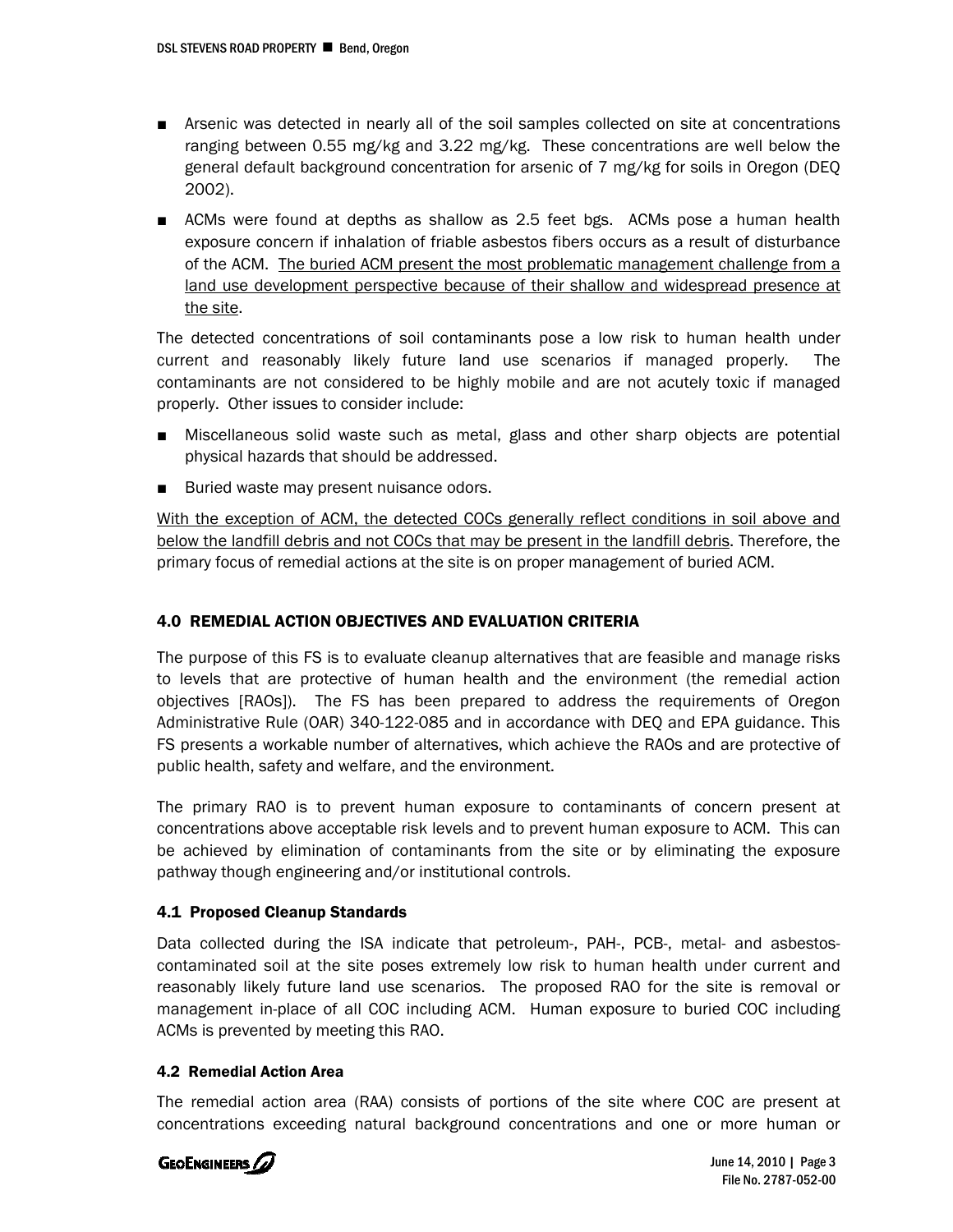ecological risk screening criteria. As noted in Section 3.0, ACM is the primary COC at the site and the focus of this feasibility study.

The former landfill consists of approximately 35 acres as shown in Figure 2. Landfill debris is present in approximately 18.7 acres of the former landfill boundary based on the ISA.

Figure 3 is a comparison of the Conceptual Master Plan and LOF. It is important to note that the Conceptual Master Plan is subject to modification; therefore, the comparison of the Master Plan and LOF is presented as one method for evaluating potential remedial action areas and associated costs.

Based on our calculations, approximately 9.9 acres of the LOF are located outside of the area designated as "open space." Within the approximate 9.9 acres, only 5.4 acres include areas with known landfill debris (the LOF contains areas with no known debris.).

### 4.3 Evaluation Criteria

The feasibility of a potential remedial action was evaluated by balancing remedy selection factors contained in OAR 340-122-090(3) and (4). These balancing factors are:

- Effectiveness ability and time-frame of remedial action to achieve protection through eliminating or managing risk;
- Long term reliability reliability of remedial action to eliminate or manage risk and associated uncertainties;
- Implementability ease or difficulty of implementing remedial action, considering technical, mechanical, and regulatory requirements;
- Implementation risk potential impacts to workers, the community, and the environment during implementation; and
- Reasonableness of cost includes capital costs, operations and maintenance, and periodic review.

The evaluation of potential remedial alternatives was also based on the following considerations:

- Current land use zoning.
- Other land use designations.
- Land use plans as established in local comprehensive plans and land use implementing regulations of any governmental body having land use jurisdiction.
- Concerns of the facility owner, neighboring owners and the community.

### 5.0 HOT SPOT ANALYSIS

Oregon DEQ Cleanup Rules specify that the balancing factors used in final remedy selection be weighted differently for media that is considered a contamination "hot spot" as compared to media that is not. Hot spots are areas of contamination that exceed DEQ hot spot criteria and pose a relatively high level of risk to human or ecological health (OAR 340-122-0115). If a hot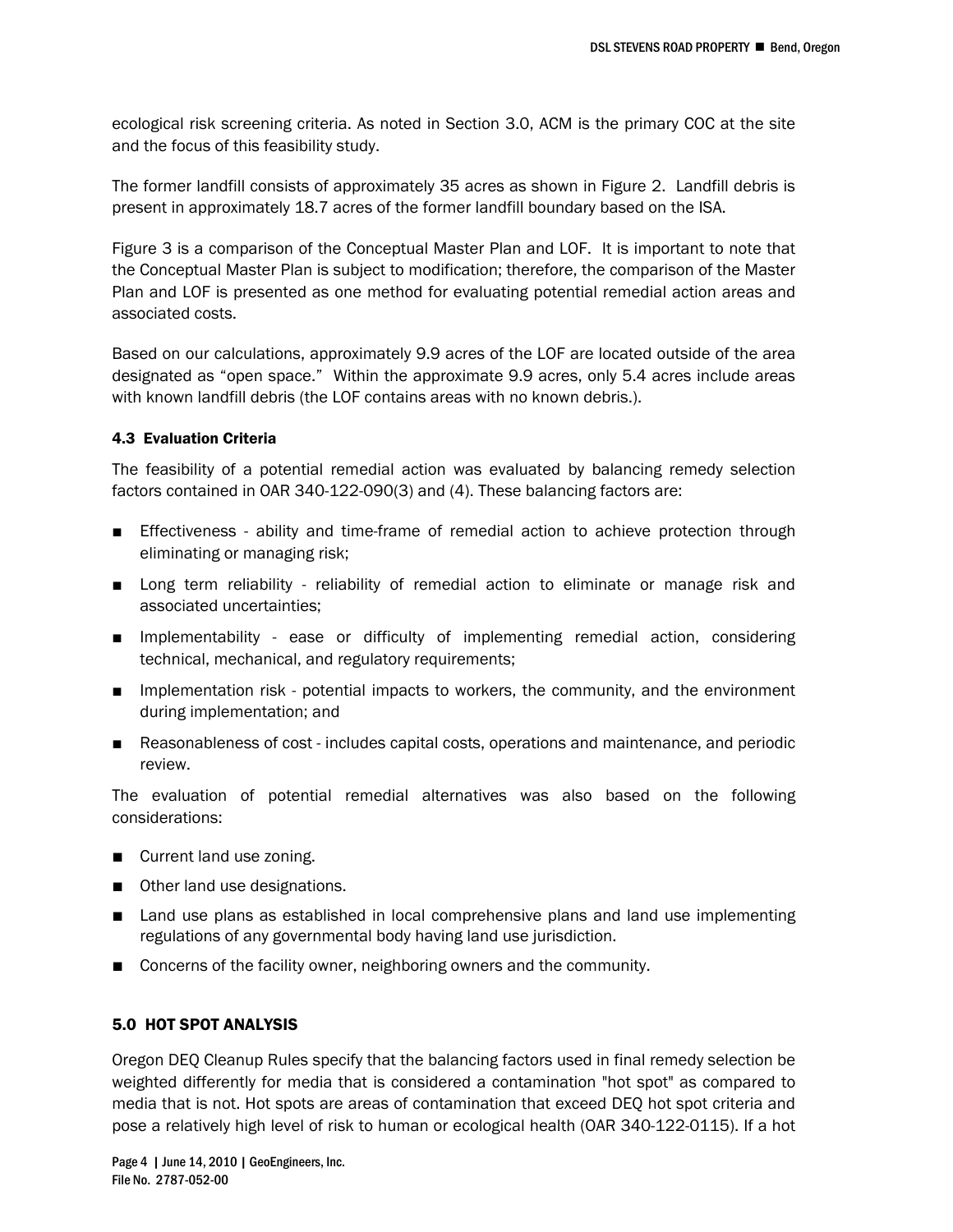spot is identified, DEQ Cleanup Rules require treatment and/or excavation and offsite disposal of hot spots to the extent that such actions are feasible. If a hot spot is present, the feasibility of treatment or excavation is evaluated based on the balancing factors (effectiveness, longterm reliability, implementability, implementation risk and reasonableness of cost) with a higher threshold on the reasonableness of cost.

This section of this report provides a preliminary evaluation of the presence of screening levelbased hot spots and an evaluation of the reasonableness of cost for treating or excavating these preliminary hot spots versus the benefits created through risk reduction.

### 5.1 Hot Spot Evaluation

OAR 340-122-115(32)(b) defines hot spots in media (other than water) as hazardous substances that present a risk to human health or the environment exceeding the acceptable risk level determined through a risk assessment and that meet any of the following criteria:

- Are highly concentrated, present in concentrations exceeding risk-based concentrations corresponding to:
	- 100 times the acceptable risk level for human exposure to each individual carcinogen.
	- 10 times the acceptable risk level for human exposure to each individual noncarcinogen.
	- **10 times the acceptable risk level for individual ecological receptors or populations** of ecological receptors to each individual hazardous substance.
- Are highly mobile:
	- Reasonably likely to migrate to such an extent that a significant adverse effect on beneficial use(s) of water would be created for which treatment is reasonably likely to restore or protect such beneficial uses within a reasonable time, as determined in a feasibility study;
	- Reasonably likely to migrate to such an extent that they would create an unacceptable risk in a media other than water (e.g., sediment) that is a "highly concentrated" condition as described above; or
	- Reasonably likely to migrate to such an extent that they would create an unacceptable risk in a media other than water (e.g., sediment) under conditions where the hazardous substances are not reliably containable, as determined in a feasibility study.
- Are not reliably containable, as determined in a feasibility study.

The following subsections evaluate each of the hot spot criteria.

### 5.2 Highly Concentrated Hot Spot Criteria

The DEQ Hot Spot Guidance (DEQ 1998) includes pre-calculated "highly concentrated" hot spot levels in soil for human exposure via ingestion, inhalation and dermal contact. The "lookup" table in this guidance does not contain a hot spot level for asbestos. As such, the ACM does not appear to be considered a highly concentrated hot spot as defined by the DEQ Hot Spot Guidance.



June 14, 2010 | Page 5 File No. 2787-052-00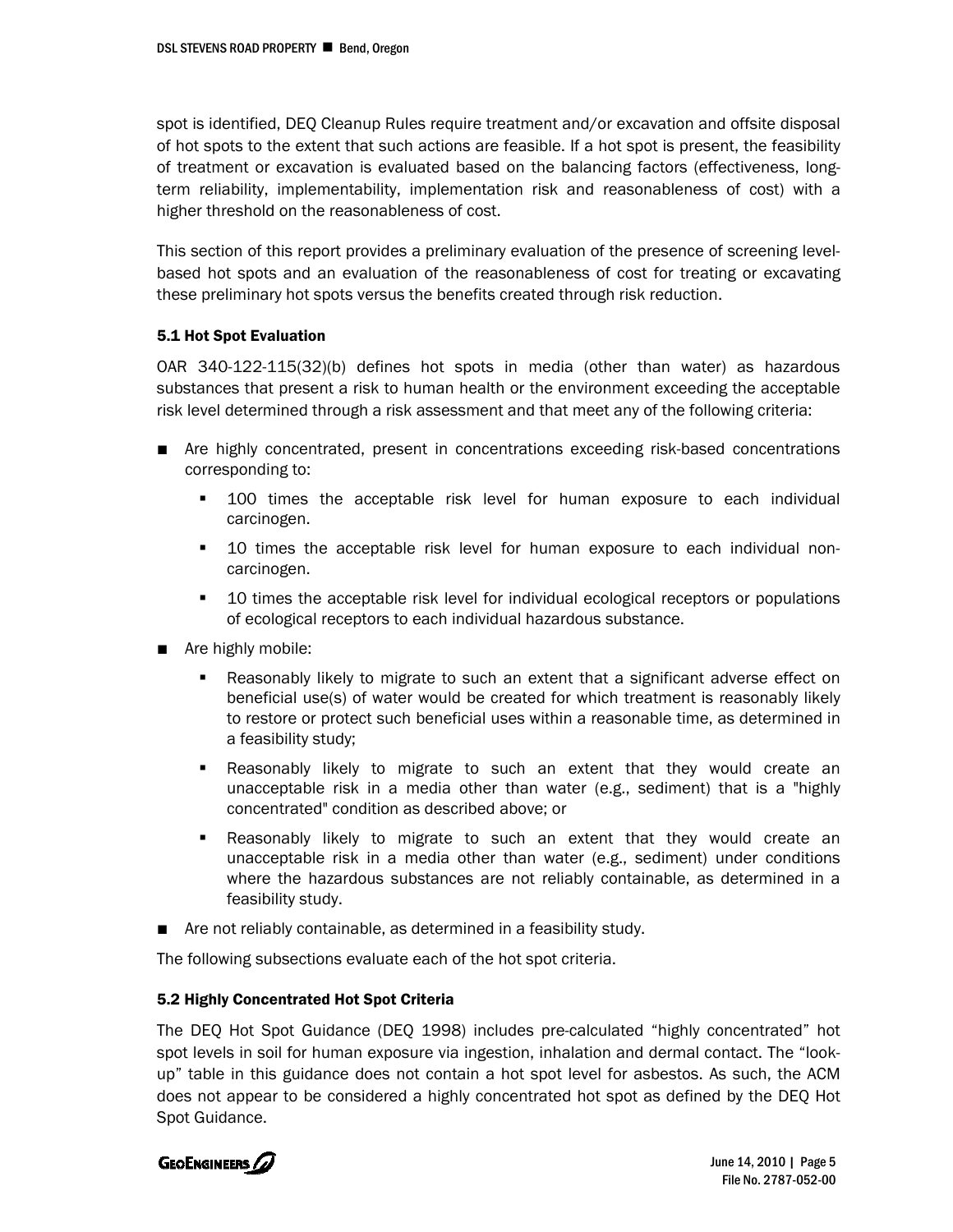#### 5.3 Highly Mobile Hot Spot Criteria

If hazardous substances in soil can migrate to groundwater or surface water and cause significant adverse effects to the beneficial uses of the water, and if treatment is reasonably likely to restore or protect such beneficial uses within a reasonable time, the area of impacted soil is considered a "highly mobile" hot spot. The cleanup rules clearly contemplate that this mobility includes mobility that may be associated with infiltration and leaching of subsurface soils into groundwater; it may also be associated with stormwater runoff into surface water. Based on the ISA, the leaching to groundwater pathway is not considered significant in this hot spot evaluation.

Hazardous substances from the site could also be considered hot spots if they are reasonably likely to migrate to such an extent that they would create an unacceptable risk in media other than water, such as in sediments, and that risk is "highly concentrated" as defined above, or the hazardous substances are uncontainable as determined in a feasibility study. Due to the lack of wetlands or usable groundwater, this risk is minimal. Therefore, no "highly mobile" hot spot areas are identified.

#### 5.4 Not Reliably Containable Hot Spot Criteria

The extent to which hazardous substances cannot be reliably contained is generally evaluated in the feasibility study. As discussed in future sections of this report, all the potential remedies considered except the "No Action" alternative can reliably and effectively contain soil contaminants. Therefore, there are no "not reliably containable" hot spot areas identified.

#### 6.0 REMEDIAL ACTION ALTERNATIVES AND PRELIMINARY SCREENING

GeoEngineers conducted a preliminary screening of remedial alternatives that could be effective for managing contamination at the site. The objective of the preliminary screening is to reduce the number of remedial alternatives that are subject to detailed evaluation by eliminating alternatives that are not protective of human health and the environment, have implementation costs that are significantly disproportionate to level of cleanup realized, or are inconsistent with contemplated redevelopment scenarios. The preliminary screening was conducted in general accordance with Guidance for Conducting Remedial Investigations and Feasibility Studies Under CERCLA, Office of Solid Waste and Emergency Response Directive 9355.3-01 (EPA 1998) and OAR 340-122-085.

Alternatives were chosen based on the applicability of the technology to site conditions, contaminants characteristics and demonstrated effectiveness at other similar sites. For each alternative, a conceptual remedial approach was developed, along with a corresponding cost estimate. Assumptions were made that contribute some uncertainty to the cost estimate. While these costs are useful for planning purposes, final cost estimates will depend on the scope of the final remedial design. The preliminary screening of remedial alternatives included the following response actions:

- No action.
- Fencing the RAA.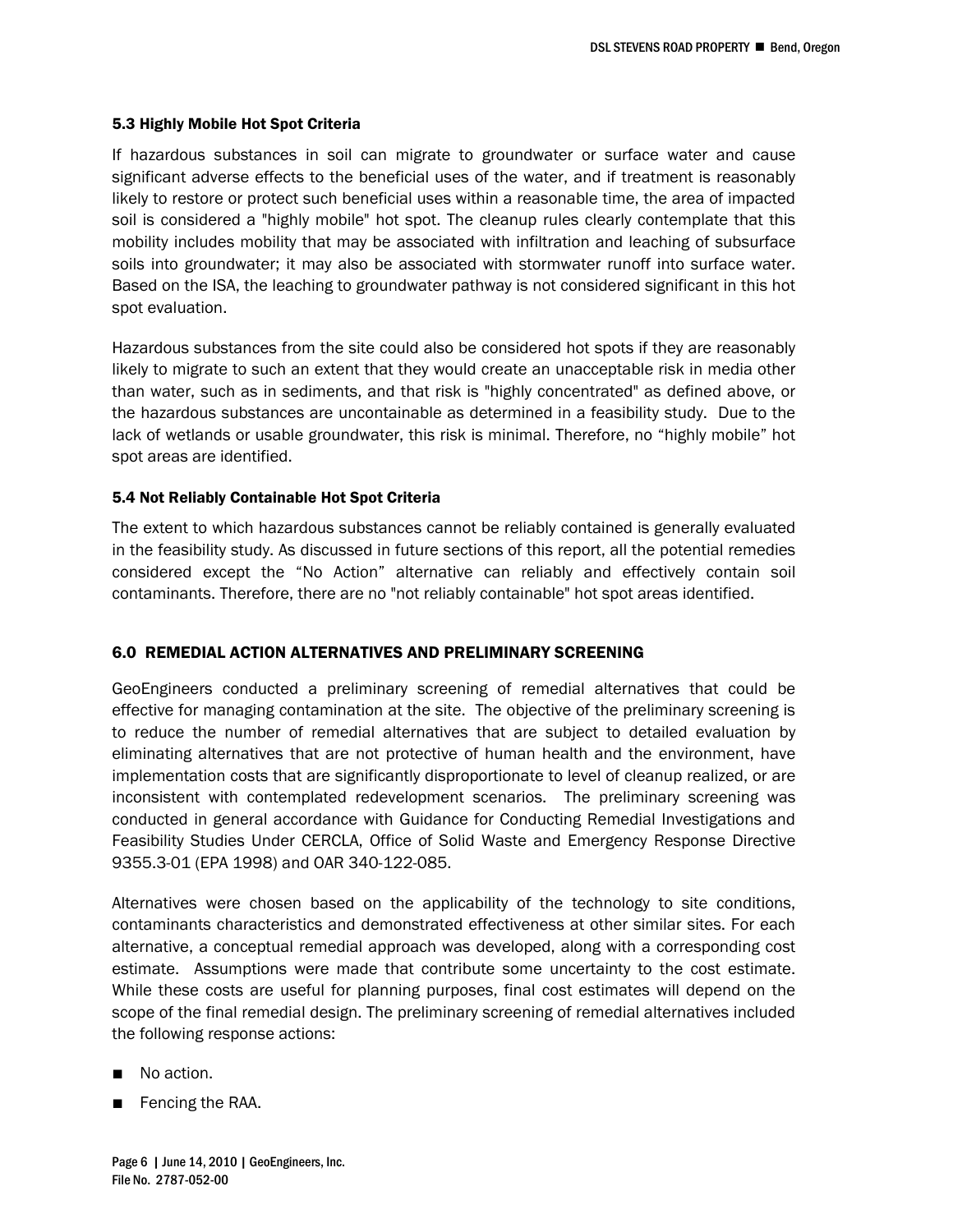- Capping and institutional controls.
- Complete excavation with on-site disposal.
- Limited excavation with off-site disposal, capping and institutional controls.
- Complete excavation and off-site disposal.

The following general assumptions were used in defining the remedial alternatives:

- Cost estimates do not include any additional assessment of data gaps.
- Permitting costs include only those costs needed to pay the associated fees and demonstrate compliance with the permit requirements.

### 6.1 Alternatives Removed From Further Consideration

The following remedial alternatives were not selected for further evaluation for the reasons listed below.

#### *6.1.1 No Action*

The no action alternative assumes that no remediation activities occur at the site in order to achieve the stated goals and objectives of this remedial action. DEQ guidance requires that the no action alternative be evaluated. Protection of human health and the environment would not be achieved through implementation of this alternative. Exposure to the COC is possible. The no action alternative allows for the potential for release of contaminants from the site via exposure pathways.

### *6.1.2 Fencing RAA*

This alternative assumes a permanent fence and warning signs will be installed around the RAA to prevent access to areas of buried waste. Protection of human health and the environment would be achieved through this alternative from an effectiveness and reliability standpoint, and the alternative is readily implementable. The fencing alternative is not feasible from a development standpoint. The loss of land by fencing of 35 acres would result in a significantly reduced cost benefit for the land developer and loss of open space that is a key livability issue to the idea of a "complete community" as is desired for this development. For these reasons, this alternative has been eliminated from consideration.

#### *6.1.3 Excavation and On-site Disposal*

Under this scenario, contaminated soil and debris would be excavated, loaded into trucks, and transported to a location on-site for burial disposal. The excavation and reburial of the material on site is not practical because the ACM is already buried in centralized areas. The Conceptual Master Plan calls for the bulk of the former Arnold Landfill to be located beneath open space.

### *6.1.4 Excavation and Off-site Disposal of the Entire RAA*

This alternative would include the excavation and off-site disposal of the entire RAA (approximately 18.7 acres). Due to the estimated size, depth and volume of the landfill area, the excavation of all contaminated soil and buried debris is not practical due to the estimated excavation costs and disposal fees.

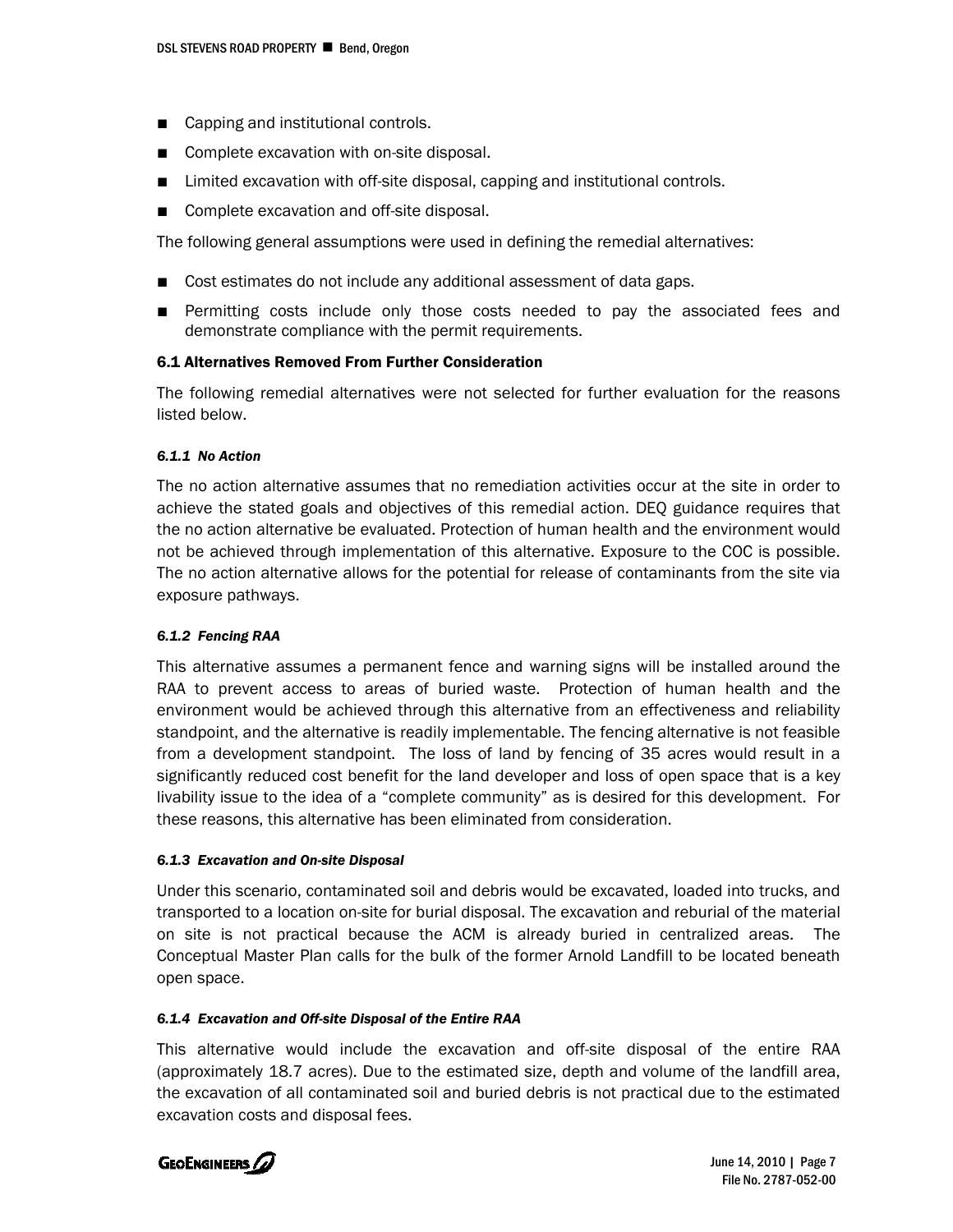#### 6.2 Alternatives Retained For Further Consideration

The following remedial alternatives were retained for further consideration. Detailed discussions of the retained alternatives are presented in Section 7.0.

- Capping and institutional controls.
- Limited excavation with off-site disposal, capping and institutional controls.

# 7.0 DETAILED ANALYSIS OF RETAINED REMEDIAL ACTION ALTERNATIVES

The following sections describe remedial alternatives that may be appropriate for addressing contamination at the site. The estimated costs for the remedial alternatives given below should be used only for relative comparison of the remedial alternatives and not for budgetary purposes related to remediation or future site development.

### 7.1 Alternative 1 - Capping and Institutional Controls

Under this scenario, all soils that have been identified to contain fill  $(~18.7$  acres) would be covered with geotextile fabric as a demarcation layer and capped with at least 2-feet of clean fill. Actual fill placed would vary from about 1- to 3-feet depending on location because most of the landfill debris already appears to be covered by about 2-feet of clean fill. Two feet of "new" fill has been assumed for remedial alternative cost comparison purposes.

This alternative would also require an adjustment of the Conceptual Master Plan. The current Master Plan boundaries have residential and commercial facilities on approximately 5.4 acres of land that is underlain by landfill debris. In order to cap the entire site, the Conceptual Master Plan would be modified to only allow open spaces over the RAA. The cap would prevent human and ecological exposure to contaminated soil and debris. This alternative would require implementation of a restrictive covenant mandating indefinite maintenance and monitoring of the cap. In addition, the use of signage and a contaminated media management plan (CMMP) would be necessary for the site.

The approach outlined above would have relatively low pre-implementation costs. It may be possible to integrate capping efforts with overall site development plans (i.e. parking areas, roadways, open space, and/or building footprints over the contaminated material), reducing the incremental costs of remediation. Implementation would result in some long term land use restrictions; specifically, 1) requirements for long term or indefinite cap maintenance and monitoring; and 2) the implementation of a CMMP to govern future activities that involve disturbance of contaminated soil (i.e. if irrigation is installed within fill material).

### 7.2 Alternative 2 – Limited Excavation with Offsite Disposal, Capping and Institutional Controls

This alterative is substantially similar to Alternative #1, except that the Conceptual Master Plan would not be modified; instead, all portions of the RAA (areas with debris) outside of designated open spaces would be excavated and disposed off at an offsite landfill. All other requirements of Alternative 1 (long term cap maintenance, CMMP, signage, etc) would be implemented under Alternative 2.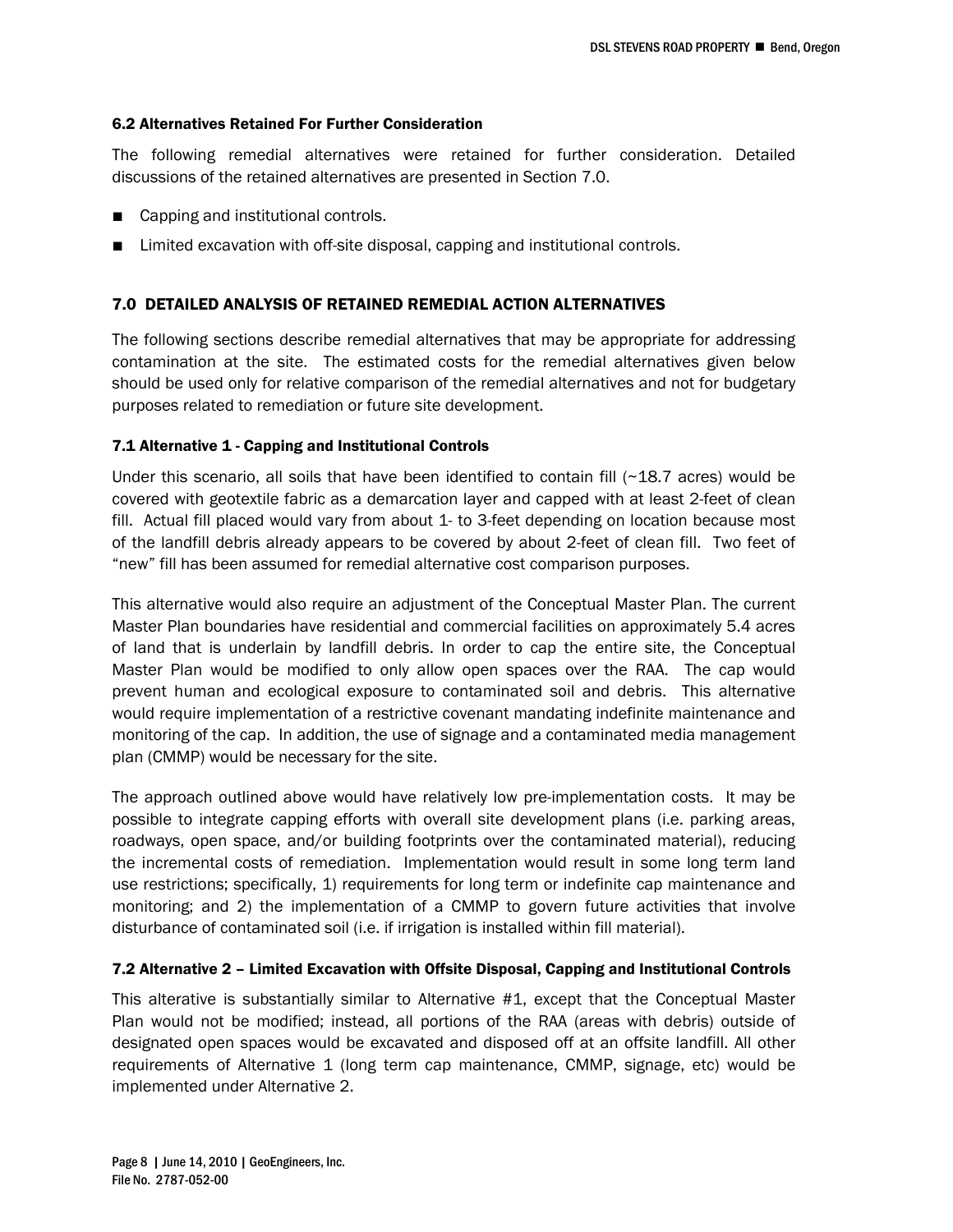# 8.0 COMPARATIVE ANALYSIS OF REMEDIAL ACTION ALTERNATIVES

The comparative evaluation of the selected remedial alternatives is based on the ability to meet the RAO and consideration of the criteria for remedial actions as provided in OAR 340- 122-0090; specifically: effectiveness, long-term reliability, implementability, implementation risk and reasonableness of cost. In order to evaluate reasonableness of costs, planning-level cost estimates were developed for each alternative. These planning-level cost estimates were based on a conceptual design for each option. While sufficiently accurate and useful for decision-making purposes, the cost estimates are subject to change based on actual costs for the final remedial design.

The comparative evaluation of all alternative options is summarized in Table 1. The preliminary engineering cost estimate for each alternative is shown in Tables 2 and Tables 3.

The comparative evaluation was made by completing a head-to-head comparison of each alternative for the alternative's ability to attain the RAO, as well as the balancing factors for remedial alternative evaluation. One point is awarded to the more favorable alternative for each head-to-head ranking. In the event of a tie, each alternative received 0.5 points. The results of the scoring system are presented in Table 4.

### 8.1 Ability to Attain RAO

Each option will achieve the RAO but do not remove the COC including ACM. Option 2 does provide for a limited removal of ACM.

### 8.2 Effectiveness

Both options 1 and 2 were ranked equally for effectiveness. Neither option removes all the COC and requires the use of institutional controls.

### 8.3 Long-Term Reliability

Both options 1 and 2 were ranked equally for long-term reliability. Both options rely on implementation of the CMMP and maintenance of a cap.

### 8.4 Implementability

Option 1 was ranked highest for implementability. Option 2 requires the excavation and transportation of ACM off-site, increasing the difficulty of implementing the work.

### 8.5 Implementation Risk

Option 1 was ranked best for implementation risk. Option 2 requires the excavation and transportation of ACM, which increases the risk of exposure to site workers and other receptors.

### 8.6 Reasonableness of Cost

Estimated costs for each option are detailed in Tables 2 and 3. The ranking for reasonableness of cost is summarized as follows: 1) Alternative 1 (capping and institutional controls) - \$1,618,671; and 2) Alternative 2 (limited excavation and capping) - \$12,811,579. Based on the estimated costs, Option 1 was ranked the best for reasonableness of cost.



June 14, 2010 | Page 9 File No. 2787-052-00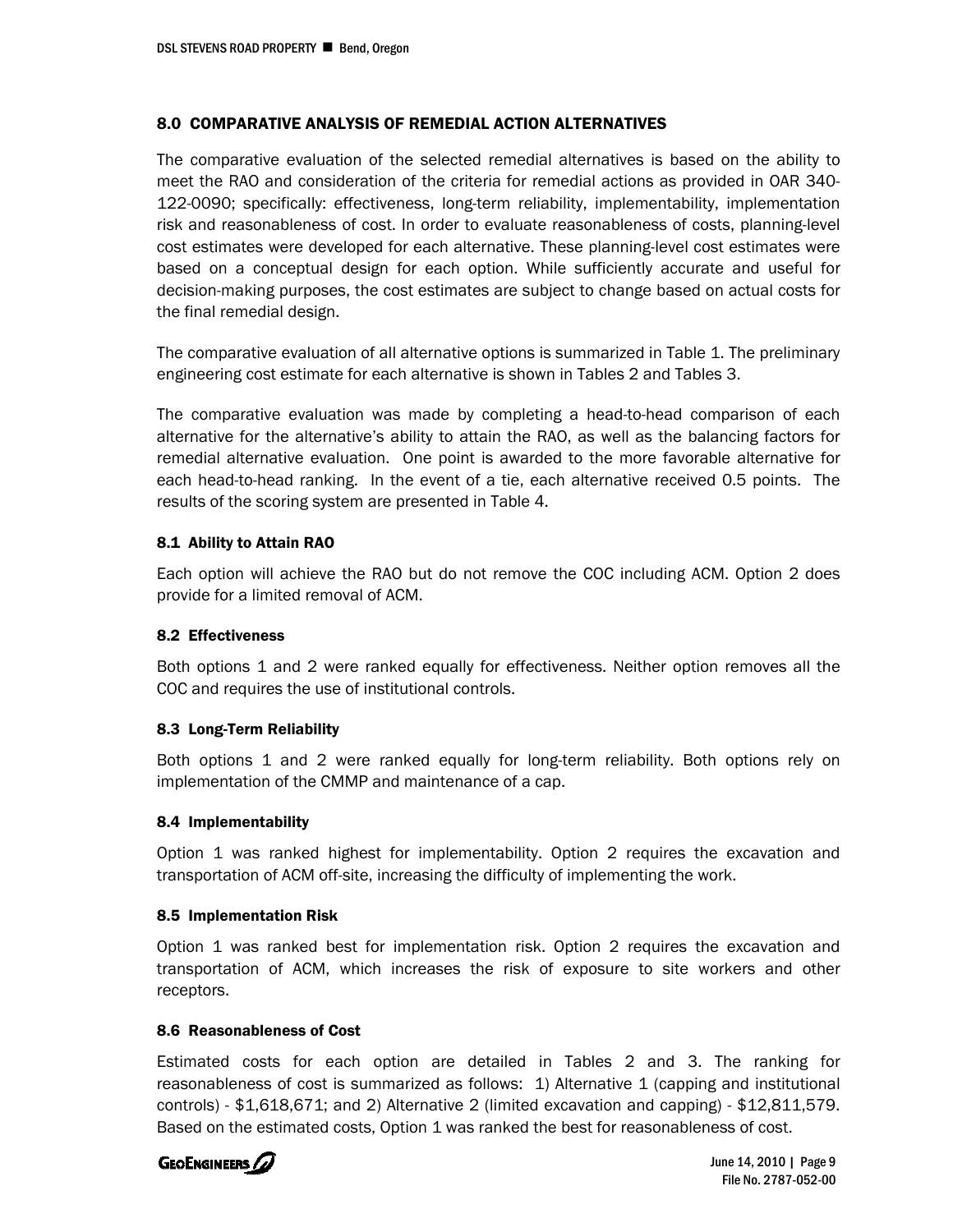# 9.0 RECOMMENDED REMEDIAL ACTION ALTERNATIVE

Based on the comparative evaluation summarized in Table 4 and the discussion presented above, Option 1 (capping of entire RAA and the use of institutional controls) is the most viable option. This assumes that the Conceptual Master Plan can be revised to modify the location of the proposed open spaces. The goal of the Conceptual Master Plan revision is to eliminate or minimize to the extent practical the excavation or disturbance of the known debris areas.

Future and actual development will determine the remedial action alternative that is selected. The remedial action costs are likely to fall in the range of these two alternatives.

### 10.0 LIMITATIONS

We have prepared this report for the exclusive use of DSL and DEQ. This report is not intended for use by others, and the information contained herein is not applicable to other sites.

Within the limitations of scope, schedule and budget, our services have been executed in accordance with generally accepted environmental science practices in this area at the time this report was prepared. No warranty or other conditions, express or implied, should be understood. Appendix A contains a copy of the entire report limitations.

Any electronic form, facsimile or hard copy of the original document (email, text, table, and/or figure), if provided, and any attachments are only a copy of the original document. The original document is stored by GeoEngineers, Inc. and will serve as the official document of record.

### 11.0 REFERENCES

DEQ, Guidance for Identification of Hot Spots, 1998.

- DEQ, Risk-Based Decision Making for the Remediation of Petroleum-Contaminated Sites, Including Table of Generic Risk-Based Concentrations for Petroleum Constituents and Total Petroleum Hydrocarbons and Generic Remedy for Simple Risk-Based Sites, 2003, Revised September 2009.
- DSL, Stevens Road Tract Conceptual Master Plan. Adopted June, 2007.
- EPA, Guidance for conducting Remedial Investigations and Feasibility Studies under CERCLA, 1998.

Means Environmental, Remediation Estimating Methods, 2003.

PBS, Initial Site Assessment Report, Stevens Road Tract, 2009.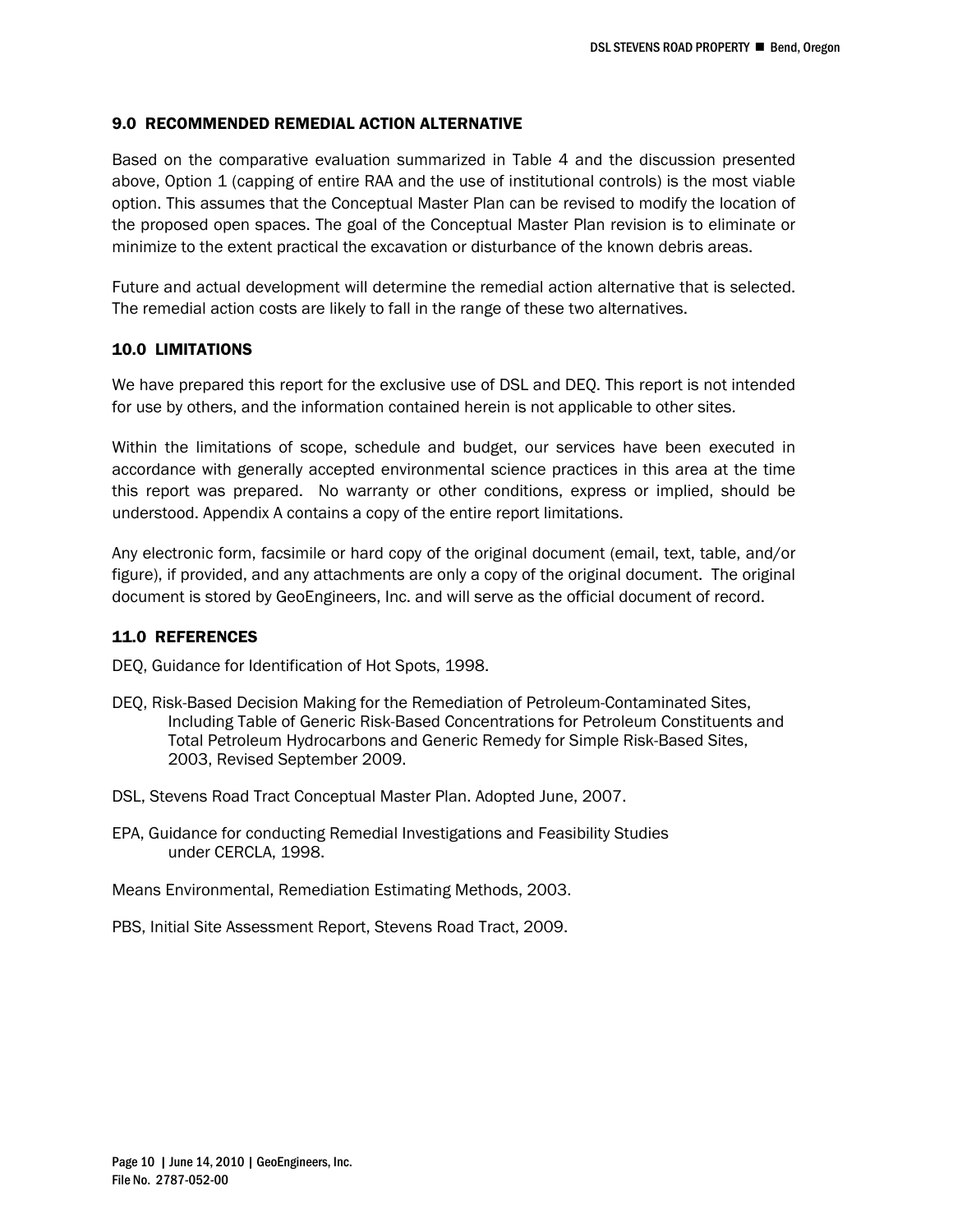#### TABLE 1 COMPARATIVE ANALYSES OF REMEDIAL ALTERNATIVES

#### CAPPING OF REMEDIAL ACTION AREA INSIDE OPEN SPACE AND EXCAVATION OF AREAS OUTSIDE OF OPEN SPACES

#### DSL STEVENS ROAD PROPERTY

#### BEND OREGON

|                   | <b>Able to Attain Remedial</b>                      |                               |                              |                                   |                                |                         |
|-------------------|-----------------------------------------------------|-------------------------------|------------------------------|-----------------------------------|--------------------------------|-------------------------|
| Alternative       | <b>Action Objective</b>                             | <b>Effectiveness</b>          | <b>Long-Term Reliability</b> | Implementability                  | <b>Implementation Risk</b>     | <b>Approximate Cost</b> |
| Alternative 1     | Achieves RAO through elimination                    | Would effectively manage long | Long-term reliability is     | This alternative could be readily | There are minor implementation |                         |
| Capping and       | of exposure pathways.                               | term risks to human health.   | dependent on proper          | implemented and could be          | risks associated with worker   |                         |
| Institutional     |                                                     | May result in development     | management and maintenance   | integrated with future            | exposure to contaminated       | \$1,619,000             |
| Controls          |                                                     | constraints due to deed       | of caps.                     | development.                      | media and heavy equipment      |                         |
|                   |                                                     | restrictions.                 |                              |                                   | during implementation and      |                         |
| Alternative 2     | Achieves RAO through removal of                     | Would effectively manage long | Long-term reliability is     | This alternative could be readily | There are minor implementation |                         |
|                   | Capping, Excavation contaminants and elimination of | term risks to human health.   | dependent on proper          | implemented and could be          | risks associated with worker   |                         |
| and Institutional | exposure pathways.                                  | May result in development     | management and maintenance   | integrated with future            | exposure to contaminated       | \$12,812,000            |
| Controls          |                                                     | constraints due to deed       | of caps.                     | development.                      | media and heavy equipment      |                         |
|                   |                                                     | restrictions.                 |                              |                                   | during implementation and      |                         |
|                   |                                                     |                               |                              |                                   |                                |                         |

Notes:

RAO = Remedial Action Objective

SP:\278705200FS\_DSLTables.xls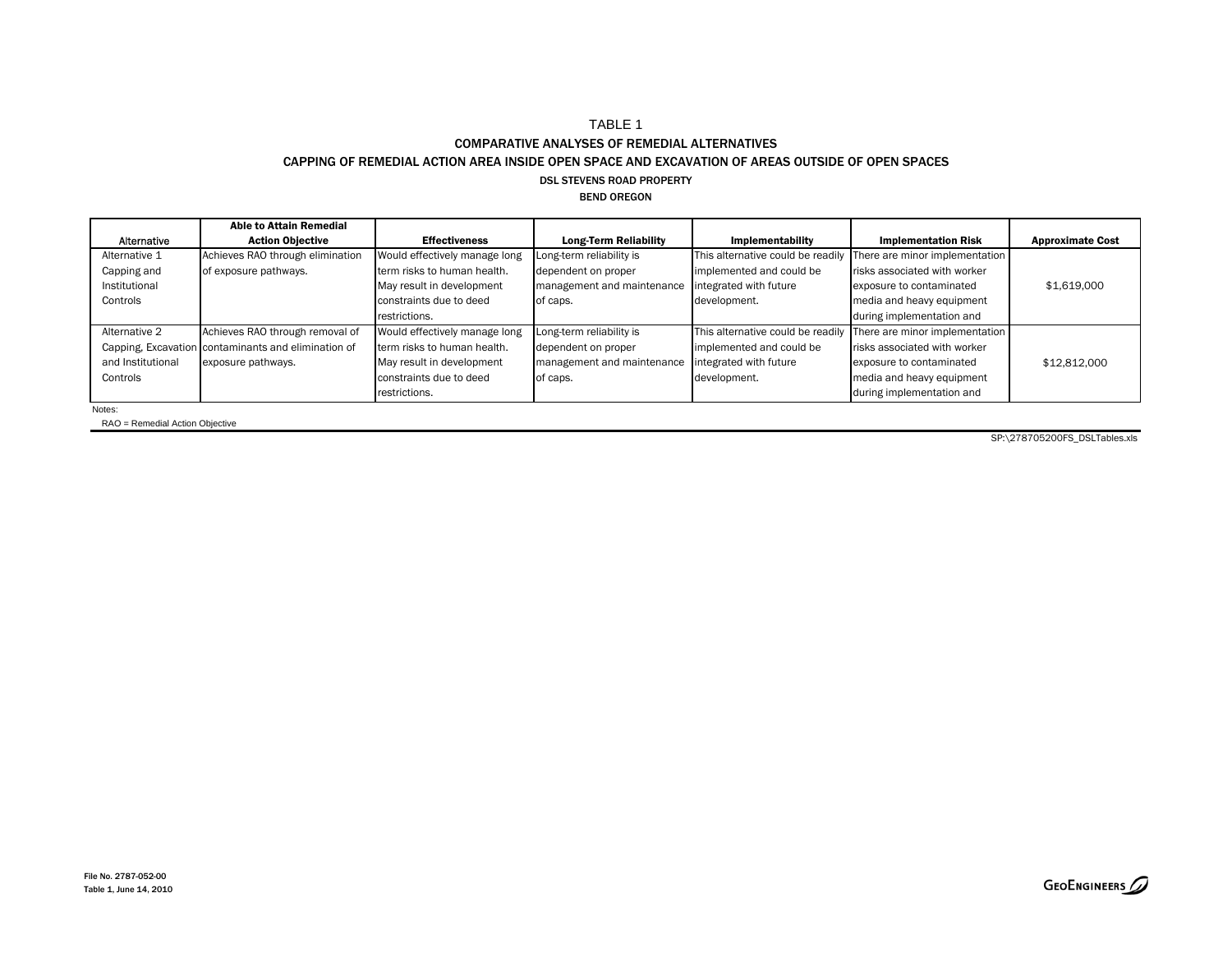# TABLE 2

#### ENGINEERING ESTIMATE - ALTERNATIVE #1

CAPPING OF ENTIRE REMEDIAL ACTION AREA AND INSTITUTIONAL CONTROLS

#### DSL STEVENS ROAD PROPERTY

#### BEND OREGON

| <b>Activity</b>                                     | Unit          | <b>Amount</b>                         | <b>Unit Cost</b>     | <b>Extended Cost</b>                     | <b>Assumptions/ Estimate Source</b>                                         |  |  |
|-----------------------------------------------------|---------------|---------------------------------------|----------------------|------------------------------------------|-----------------------------------------------------------------------------|--|--|
|                                                     | Pre-fieldwork |                                       |                      |                                          |                                                                             |  |  |
| Engineered Cap Design                               | ls.           |                                       | \$25,000.00          |                                          | \$25,000 Conservative estimate.                                             |  |  |
| Permitting                                          | ls.           |                                       | \$2,500.00           |                                          | \$2,500 Conservative estimate.                                              |  |  |
| Modifications to Conceptual Master Plan             | ls.           |                                       | \$10,000.00          |                                          | \$10,000 Conservative estimate.                                             |  |  |
| Health and Safety Plan and Dust Management Plan     | ls.           | 1                                     | \$5,000.00           |                                          | \$5,000 Conservative estimate.                                              |  |  |
|                                                     |               |                                       | Capping              |                                          |                                                                             |  |  |
| Placement of geotextile fabric - demarcation layer  | sf            | 814,566                               | \$0.50               |                                          | \$407,283 Assumes an area of 18.7 acres (Means 2003).                       |  |  |
| Placement of soil cap                               | Cy            | 69,390                                | \$3.25               |                                          | \$225,518 Assumes an area of 18.7 acres. Assumes a 15% estimate for edge    |  |  |
|                                                     |               |                                       |                      |                                          | grading for a two foot soil cap. Placement and regrading. Assumes the       |  |  |
|                                                     |               |                                       |                      |                                          | cap will be generated from the soil removed from other portions of the      |  |  |
|                                                     |               |                                       |                      |                                          | site (Means 2003).                                                          |  |  |
| Grading of cap                                      | Cy            | 69.390                                | \$1.04               |                                          | \$72,166 (Means 2003).                                                      |  |  |
| Compaction of containment cell cover                | сy            | 69,390                                | \$3.96               |                                          | \$274,784 (Means 2003).                                                     |  |  |
| Compaction testing of containment cell cover        | ls            | 20                                    | \$1,250.00           |                                          | \$25,000 20 days of compaction testing.                                     |  |  |
| Consultant field oversight                          | day           | 32                                    | \$1,200.00           |                                          | \$38,400 Based on similar project oversight. Assumes visits once a week for |  |  |
|                                                     |               |                                       |                      |                                          | duration of project (4 months).                                             |  |  |
| Consultant reimbursables (lodging, meals, PPE, etc) | day           | 32                                    | \$200.00             |                                          | \$6,400 Based on similar project.                                           |  |  |
| Long term operation and maintenance of cap          | year          | 50 <sub>1</sub>                       | \$5,000,00           |                                          | \$250,000 Assumes 50 years of cap operation and maintenance.                |  |  |
|                                                     |               |                                       |                      | Design, Reporting and Project Management |                                                                             |  |  |
| Contaminated Media Management Plan                  | ls            |                                       | \$10,000.00          |                                          | \$10,000 Based on previous reporting costs.                                 |  |  |
| Preparation of deed restrictions                    | ls.           |                                       | \$6,000.00           |                                          | \$6,000 Based on previous reporting costs.                                  |  |  |
| <b>Closeout Report</b>                              | ls.           |                                       | \$30,000.00          |                                          | \$30,000 Based on previous reporting costs.                                 |  |  |
|                                                     |               |                                       | \$1,375,551          |                                          |                                                                             |  |  |
|                                                     |               | Inflation factor (12%) for 2003 Means |                      | \$68,696                                 |                                                                             |  |  |
|                                                     |               |                                       | 10% Contingency      | \$144,425                                |                                                                             |  |  |
|                                                     |               |                                       | <b>TASK SUBTOTAL</b> | \$1,618,671                              |                                                                             |  |  |

#### *Other Assumptions:*

Costs were derived from cost assemblies in Means 2003, vendor quotes and GeoEngineers previous project experience.

ls = lump sum

cy = cubic yard

SP:\278705200FS\_DSLTables.xls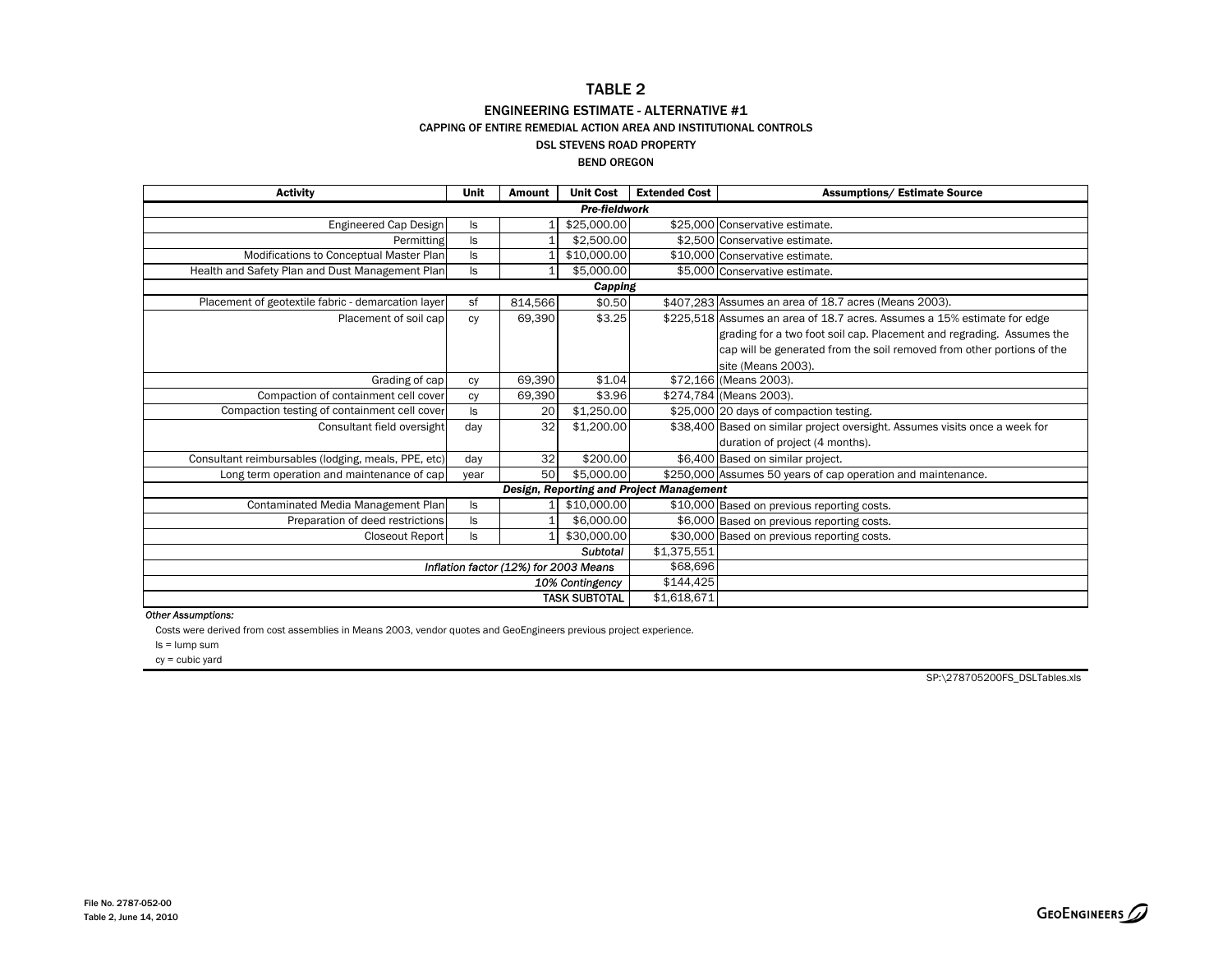### TABLE 3

#### ENGINEERING ESTIMATE - ALTERNATIVE #2

CAPPING OF REMEDIAL ACTION AREA INSIDE OPEN SPACE AND EXCAVATION OF AREAS OUTSIDE OF OPEN SPACES

DSL STEVENS ROAD PROPERTY BEND OREGON

| <b>Activity</b>                                                                | Unit                                                 | Amount                                | <b>Unit Cost</b>     | <b>Extended Cost</b>                          | <b>Assumptions/ Estimate Source</b>                                                                                                                                                                                                            |  |  |  |  |
|--------------------------------------------------------------------------------|------------------------------------------------------|---------------------------------------|----------------------|-----------------------------------------------|------------------------------------------------------------------------------------------------------------------------------------------------------------------------------------------------------------------------------------------------|--|--|--|--|
|                                                                                | Pre-fieldwork                                        |                                       |                      |                                               |                                                                                                                                                                                                                                                |  |  |  |  |
| Engineered Cap Design                                                          | ls                                                   | $1\vert$                              | \$25,000.00          |                                               | \$25,000 Conservative estimate.                                                                                                                                                                                                                |  |  |  |  |
| Permitting                                                                     | $\sf ls$                                             | $\mathbf{1}$                          | \$2,500.00           |                                               | \$2,500 Conservative estimate.                                                                                                                                                                                                                 |  |  |  |  |
| Health and Safety Plan and Dust Management Plan                                | $\sf ls$                                             | $1\vert$                              | \$5,000.00           |                                               | \$5,000 Conservative estimate.                                                                                                                                                                                                                 |  |  |  |  |
|                                                                                | <b>Excavation Outside of Designated "Open Space"</b> |                                       |                      |                                               |                                                                                                                                                                                                                                                |  |  |  |  |
| Mobilization/Demobilization                                                    | ls                                                   | $1\vert$                              | \$10,000.00          |                                               | \$10,000 Conservative vendor estimate.                                                                                                                                                                                                         |  |  |  |  |
| Grading of top soil from debris areas                                          | CV                                                   | 8,656                                 | \$1.04               |                                               | \$9,002 Assumes a 5.36 acre area with a top soil thickness of 1-foot (Means<br>2003).                                                                                                                                                          |  |  |  |  |
| Removal of solid waste and other non-hazardous debris<br>from excavation areas | ls.                                                  | $\mathbf{1}$                          | \$10,000.00          |                                               | \$10,000 Conservative estimate.                                                                                                                                                                                                                |  |  |  |  |
| <b>Excavation of debris</b>                                                    | ton                                                  | 129.839                               | \$13.00              |                                               | \$1,687,903 Based on a conservative estimate from previous work. Assumes a 1.4<br>ton/yard conversion factor and an average debris thickness of 15 feet.<br>Assumes excavation work will take 90 days to complete.                             |  |  |  |  |
| Dust suppression                                                               | day                                                  | 90                                    | \$875.00             |                                               | \$78,750 Provide dust suppression equipment, implementation and containment<br>and disposal of free liquids (if generated). Rates based on conservative<br>estimate from previous work.                                                        |  |  |  |  |
| Certified asbestos supervisor oversight with air sampling                      | day                                                  | 90                                    | \$750.00             |                                               | \$67,500 Based on similar project.                                                                                                                                                                                                             |  |  |  |  |
| Excavation contractor personal protective equipment                            | day                                                  | 90                                    | \$200.00             |                                               | \$18,000 Field personnel PPE.                                                                                                                                                                                                                  |  |  |  |  |
| <b>Truck liners</b>                                                            | each                                                 | 16.228                                | \$50.00              |                                               | \$811,400 Assumes 4 per load, double lined (truck and pup) with 4,057 loads (32<br>tons per load).                                                                                                                                             |  |  |  |  |
| Loading and transportation of debris to Knott Landfill                         | ton                                                  | 129.839                               | \$20.00              |                                               | \$2,596,774 Based on similar project.                                                                                                                                                                                                          |  |  |  |  |
| Disposal of debris at Knott Landfill                                           | ton                                                  | 129,839                               | \$40.00              |                                               | \$5,193,548 Based on similar project.                                                                                                                                                                                                          |  |  |  |  |
| Consultant field oversight                                                     | day                                                  | 24                                    | \$1,200.00           |                                               | \$28,800 Based on similar project oversight. Assumes visits once a week for<br>duration of project (3 months).                                                                                                                                 |  |  |  |  |
| Consultant reimbursables (lodging, meals, PPE, etc)                            | day                                                  | 24                                    | \$200.00             |                                               | \$4,800 Based on similar project.                                                                                                                                                                                                              |  |  |  |  |
|                                                                                |                                                      |                                       |                      | <b>Capping Within Designated "Open Space"</b> |                                                                                                                                                                                                                                                |  |  |  |  |
| Placement of geotextile fabric - demarcation layer                             | sf                                                   | 581.522                               | \$0.50               |                                               | \$290,761 Assumes an area of 13.35 acres (Means 2003).                                                                                                                                                                                         |  |  |  |  |
| Placement of soil cap                                                          | CV                                                   | 49.537                                | \$3.25               |                                               | \$160,995 Assumes an area of 13.35 acres. Assumes a 15% estimate for edge<br>grading for a two foot soil cap. Placement and regrading. Assumes the<br>cap will be generated from soil removed from other portions of the site<br>(Means 2003). |  |  |  |  |
| Grading of cap                                                                 | cy                                                   | 49,537                                | \$1.04               |                                               | \$51,518 (Means 2003).                                                                                                                                                                                                                         |  |  |  |  |
| Compaction of containment cell cover                                           | cy                                                   | 49,537                                | \$3.96               |                                               | \$196,167 (Means 2003).                                                                                                                                                                                                                        |  |  |  |  |
| Compaction testing of containment cell cover                                   | Is                                                   | 15                                    | \$1,250.00           |                                               | \$18,750 15 days of compaction testing.                                                                                                                                                                                                        |  |  |  |  |
| Consultant field oversight                                                     | day                                                  | 24                                    | \$1,200.00           |                                               | \$28,800 Based on similar project oversight. Assumes visits once a week for<br>duration of project (3 months).                                                                                                                                 |  |  |  |  |
| Consultant reimbursables (lodging, meals, PPE, etc)                            | day                                                  | 24                                    | \$200.00             |                                               | \$4,800 Based on similar project.                                                                                                                                                                                                              |  |  |  |  |
| Long term operation and maintenance of cap                                     | year                                                 | 50                                    | \$5,000.00           |                                               | \$250,000 Assumes 50 years of cap operation and maintenance.                                                                                                                                                                                   |  |  |  |  |
| Design, Reporting and Project Management                                       |                                                      |                                       |                      |                                               |                                                                                                                                                                                                                                                |  |  |  |  |
| Contaminated Media Management Plan                                             | ls                                                   |                                       | 1 \$10,000.00        |                                               | \$10,000 Based on previous reporting costs.                                                                                                                                                                                                    |  |  |  |  |
| Preparation of deed restrictions                                               | ls                                                   | $1\vert$                              | \$6,000.00           |                                               | \$6,000 Based on previous reporting costs.                                                                                                                                                                                                     |  |  |  |  |
| <b>Closeout Report</b>                                                         | ls                                                   | $\mathbf{1}$                          | \$30,000.00          |                                               | \$30,000 Based on previous reporting costs.                                                                                                                                                                                                    |  |  |  |  |
|                                                                                |                                                      |                                       | <b>Subtotal</b>      | \$11,596,768                                  |                                                                                                                                                                                                                                                |  |  |  |  |
|                                                                                |                                                      | Inflation factor (12%) for 2003 Means |                      | \$50,122                                      |                                                                                                                                                                                                                                                |  |  |  |  |
|                                                                                |                                                      |                                       | 10% Contingency      | \$1,164,689                                   |                                                                                                                                                                                                                                                |  |  |  |  |
|                                                                                |                                                      |                                       | <b>TASK SUBTOTAL</b> | \$12,811,579                                  |                                                                                                                                                                                                                                                |  |  |  |  |

*Other Assumptions:*

Costs were derived from cost assemblies in Means 2003, vendor quotes and GeoEngineers previous project experience.

lf = linear foot

cy = cubic yard

SP:\278705200FS\_DSLTables.xls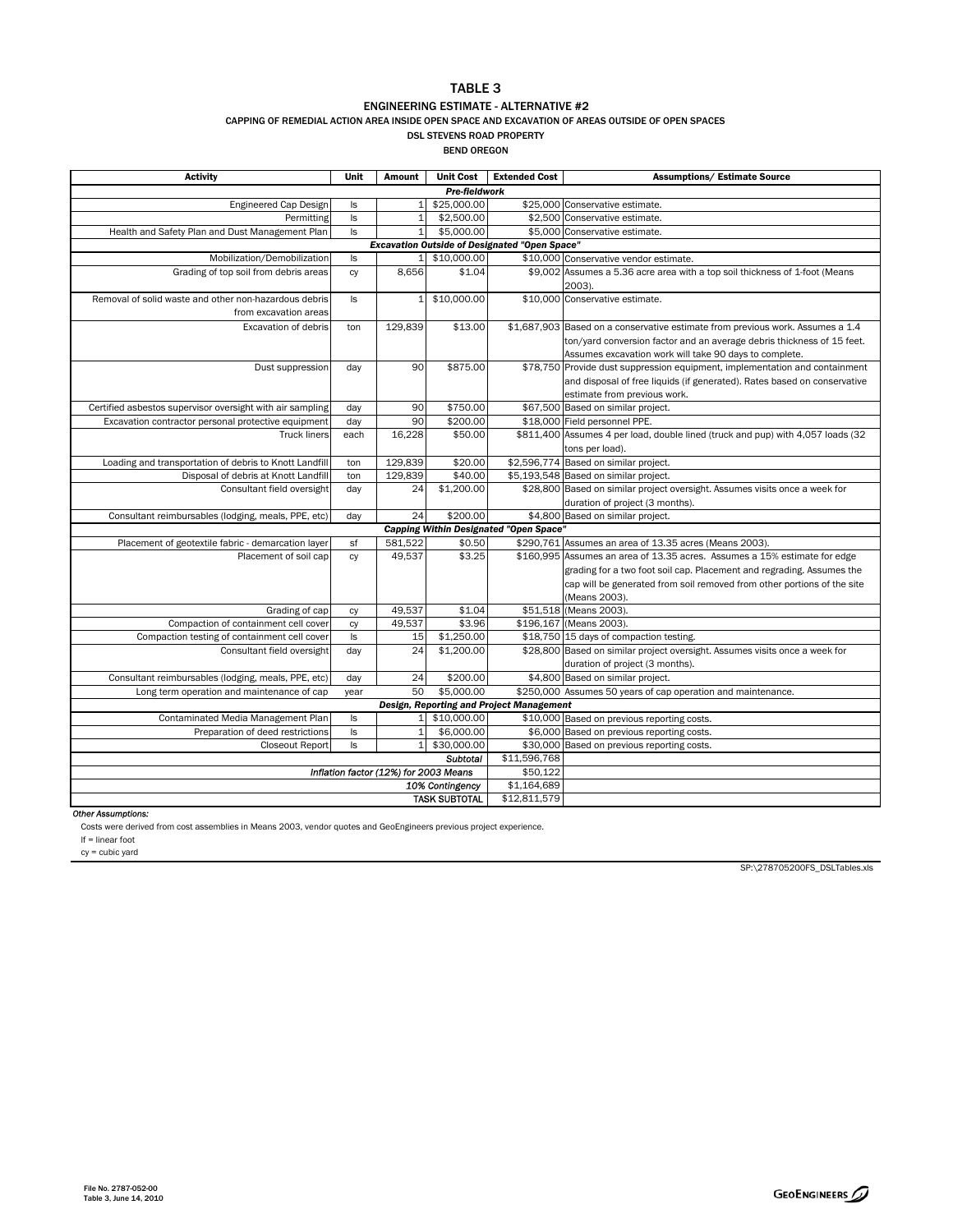#### TABLE 4 ENGINEERING SCORING SHEETDSL STEVENS ROAD PROPERTYBEND OREGON

#### Ability to Obtain RAO

|                                                 | <b>Capping of entire RAA</b><br><b>Alternative 1</b> | Alternative 2<br>Limited excavation and capping | Total          |
|-------------------------------------------------|------------------------------------------------------|-------------------------------------------------|----------------|
| Capping of entire RAA<br>Alternative L          |                                                      | ◡.◡                                             | ບ.ບ            |
| Alternative 2<br>Limited excavation and capping | U.5                                                  |                                                 | $0.5^{\prime}$ |

#### Effectiveness

|                                                   | <b>Alternative 1</b><br><b>Capping of entire RAA</b> | Limited excavation and capping<br><b>Alternative 2</b> | Total                |
|---------------------------------------------------|------------------------------------------------------|--------------------------------------------------------|----------------------|
| Alternative 1<br>1 - Capping of entire RAA        |                                                      | --<br>∪.∪                                              | $\sim$ $\sim$<br>0.5 |
| Alternative 2 -<br>Limited excavation and capping | 0.5'                                                 |                                                        | $0.5^{\circ}$        |

#### Long Term Reliability

|                                                     | <b>Capping of entire RAA</b><br><b>Alternative 1</b> | <b>Alternative 2</b><br>Limited excavation and capping | Tota <sub>i</sub>    |
|-----------------------------------------------------|------------------------------------------------------|--------------------------------------------------------|----------------------|
| Alternative 1<br>Capping of entire RAA              |                                                      | ◡.◡                                                    | $\sim$ $\sim$<br>0.5 |
| Alternative 2<br>2 - Limited excavation and capping | 0.5                                                  |                                                        | 0.5                  |

#### Implementability

|                                                | <b>Alternative 1</b><br>Capping of entire RAA | <b>Alternative 2</b><br>- Limited excavation and capping | Tota <sub>i</sub> |
|------------------------------------------------|-----------------------------------------------|----------------------------------------------------------|-------------------|
| Alternative 1 -<br>1 - Capping of entire RAA   |                                               |                                                          |                   |
| Alternative 2 - Limited excavation and capping |                                               |                                                          |                   |

#### **Implementation Risk**

|                                                 | <b>L - Capping of entire RAA</b><br>Alternative 1 | <b>Alternative 2</b><br>Limited excavation and capping | Total |
|-------------------------------------------------|---------------------------------------------------|--------------------------------------------------------|-------|
| Capping of entire RAA<br>Alternative L          |                                                   |                                                        |       |
| Alternative 2<br>Limited excavation and capping |                                                   |                                                        |       |

#### Cost

|                                                 | Alternative 1 -<br><b>Capping of entire RAA</b> | Alternative 2<br>Limited excavation and capping | Tota. |
|-------------------------------------------------|-------------------------------------------------|-------------------------------------------------|-------|
| Alternative 1<br>Capping of entire RAA          |                                                 |                                                 |       |
| Alternative 2<br>Limited excavation and capping |                                                 |                                                 |       |

#### Summary

| Alternative 1 - Capping of entire RAA          |  |
|------------------------------------------------|--|
| Alternative 2 - Limited excavation and capping |  |

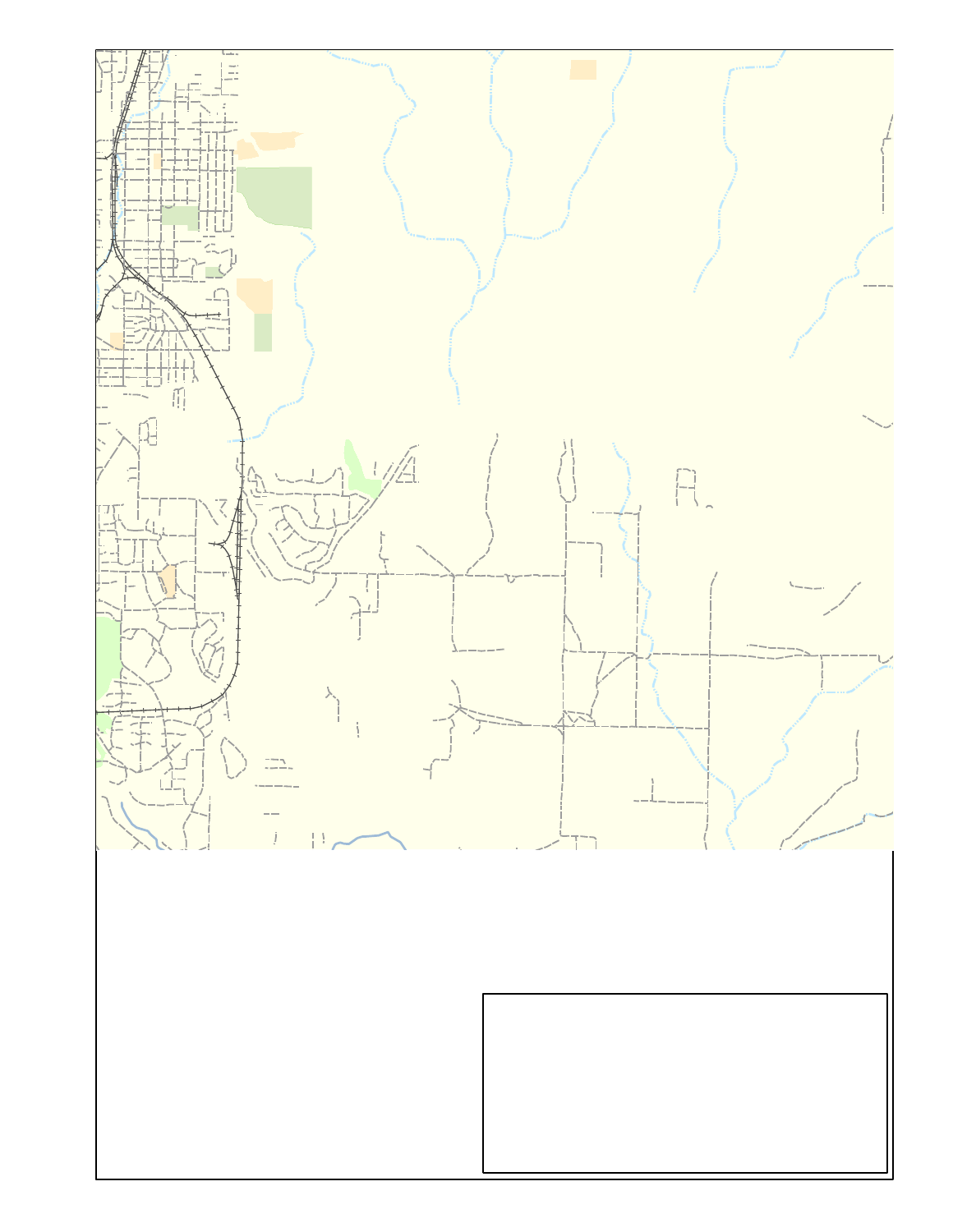APPENDIX A REPORT LIMITATIONS AND GUIDELINES FOR USE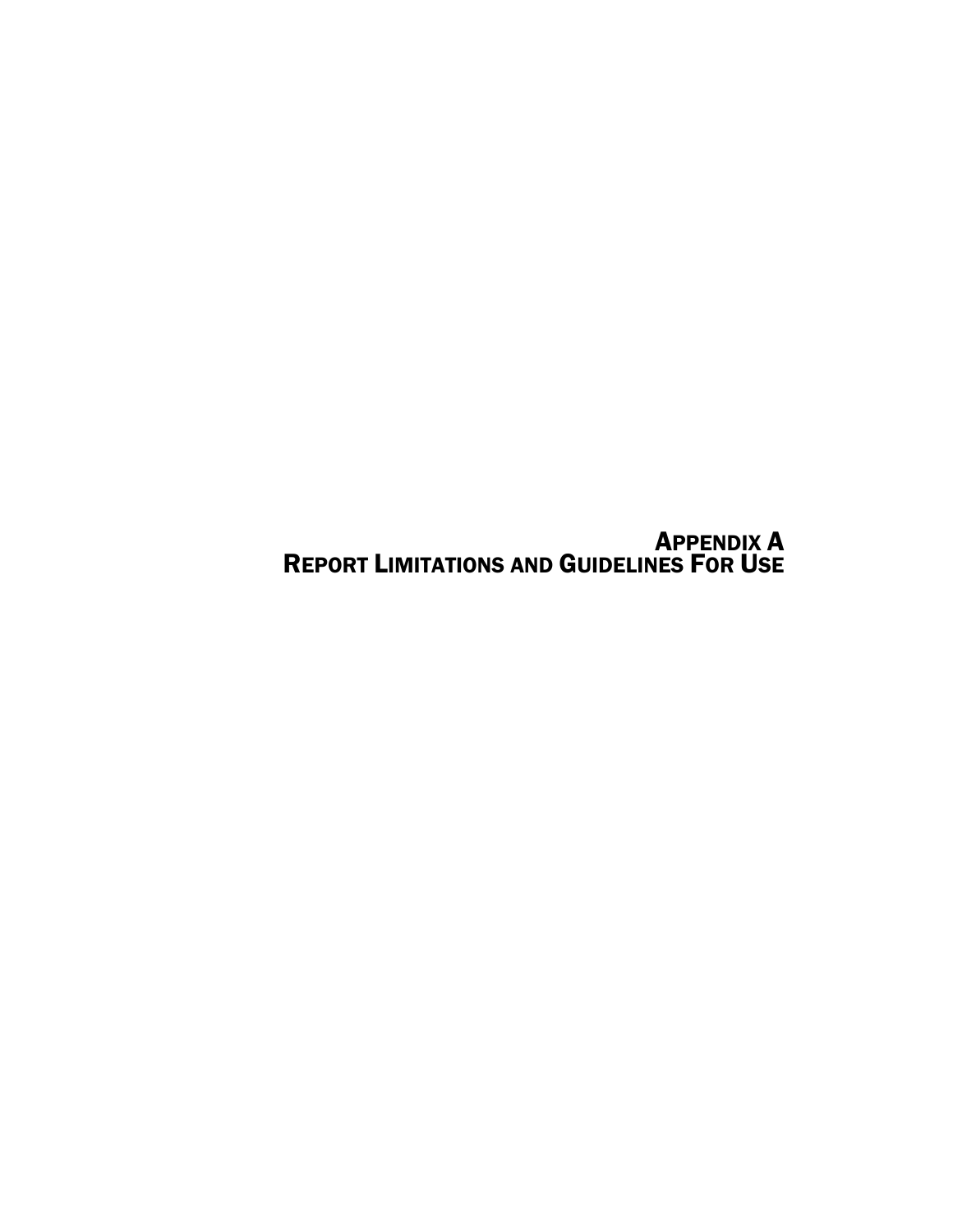# APPENDIX A REPORT LIMITATIONS AND GUIDELINES FOR USE1

This Appendix provides information to help you manage your risks with respect to the use of this report.

#### Environmental Services Are Performed For Specific Purposes, Persons and Projects

This report has been prepared for the exclusive use of DSL and DEQ. This report is not intended for use by others, and the information contained herein is not applicable to other sites.

GeoEngineers structures our services to meet the specific needs of our clients. For example, an environmental site assessment study conducted for a property owner may not fulfill the needs of a prospective purchaser of the same property. Because each environmental study is unique, each environmental report is unique, prepared solely for the specific client and project site. No one except the DSL and DEQ should rely on this environmental report without first conferring with GeoEngineers. This report should not be applied for any purpose or project except the one originally contemplated.

#### This Environmental Report Is Based On a Unique Set of Project-Specific Factors

This report has been prepared for the DSL Stevens Road Property located in Bend, Oregon. GeoEngineers considered a number of unique, project-specific factors when establishing the scope of services for this project and report. Unless GeoEngineers specifically indicates otherwise, do not rely on this report if it was:

- not prepared for you.
- not prepared for your project.
- not prepared for the specific site explored.
- completed before important project changes were made.

If important changes are made after the date of this report, GeoEngineers should be given the opportunity to review our interpretations and recommendations and provide written modifications or confirmation, as appropriate.

### Reliance Conditions For Third Parties

Our report was prepared for the exclusive use of DSL and DEQ. No other party may rely on the product of our services unless we agree in advance to such reliance in writing. This is to provide our firm with reasonable protection against open-ended liability claims by third parties with whom there would otherwise be no contractual limits to their actions. Within the limitations of scope, schedule and budget, our services have been executed in accordance

<sup>1</sup> Developed based on material provided by ASFE, Professional Firms Practicing in the Geosciences; www.asfe.org.

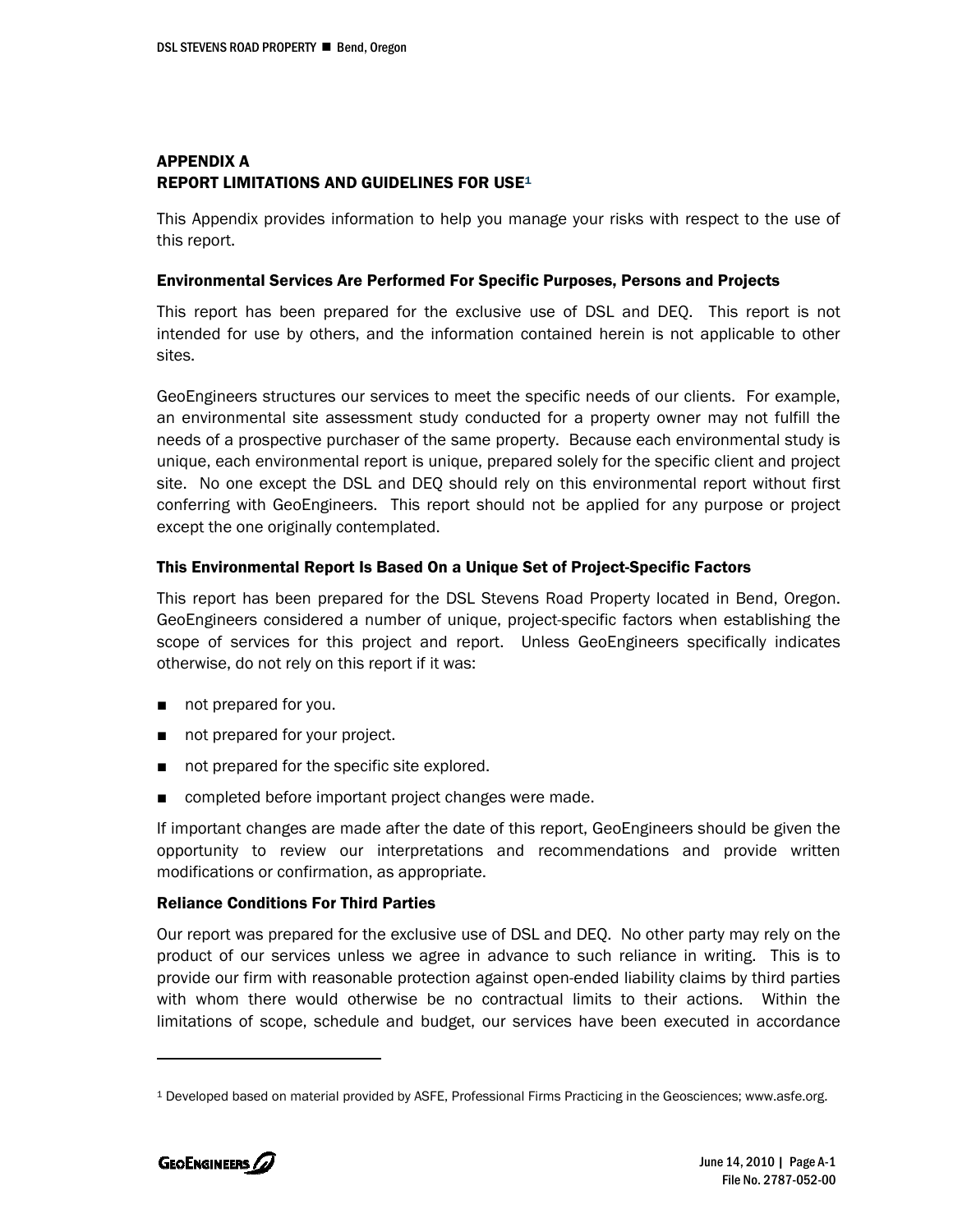with our Agreement with DEQ and generally accepted environmental practices in this area at the time this report was prepared.

#### Environmental Regulations Are Always Evolving

Some substances may be present in the site vicinity in quantities or under conditions that may have led, or may lead, to contamination of the subject site, but are not included in current local, state or federal regulatory definitions of hazardous substances or do not otherwise present current potential liability. GeoEngineers cannot be responsible if the standards for appropriate inquiry, or regulatory definitions of hazardous substance, change or if more stringent environmental standards are developed in the future.

#### Uncertainty May Remain Even After This FS Is Completed

No FS can wholly eliminate uncertainty regarding the potential for contamination in connection with a property. Our interpretation of subsurface conditions in this study is based on field observations and chemical analytical data from widely-spaced sampling locations completed by others. It is always possible that contamination exists in areas that were not explored, sampled or analyzed.

#### Subsurface Conditions Can Change

This environmental report is based on conditions that existed at the time the study was performed. The findings and conclusions of this report may be affected by the passage of time, by manmade events such as construction on or adjacent to the site, by new releases of hazardous substances, or by natural events such as floods, earthquakes, and slope instability or groundwater fluctuations. Always contact GeoEngineers before applying this report to determine if it is still applicable.

### Soil and Groundwater End Use

The cleanup levels referenced in this report are site-and situation-specific. The cleanup levels may not be applicable for other sites or for other on-site uses of the affected media (soil and/or groundwater). Note that hazardous substances may be present in some of the site soil and/or groundwater at detectable concentrations that are less than the referenced cleanup levels. GeoEngineers should be contacted prior to the export of soil or groundwater from the subject site or reuse of the affected media on site to evaluate the potential for associated environmental liabilities. We cannot be responsible for potential environmental liability arising out of the transfer of soil and/or groundwater from the subject site to another location or its reuse on site in instances that we were not aware of or could not control.

### Most Environmental Findings Are Professional Opinions

Our interpretations of subsurface conditions are based on field observations and chemical analytical data from widely spaced sampling locations at the site. Site exploration identifies subsurface conditions only at those points where subsurface tests are conducted or samples are taken. GeoEngineers reviewed field and laboratory data and then applied our professional judgment to render an opinion about subsurface conditions throughout the site. Actual subsurface conditions may differ – sometimes significantly – from those indicated in this